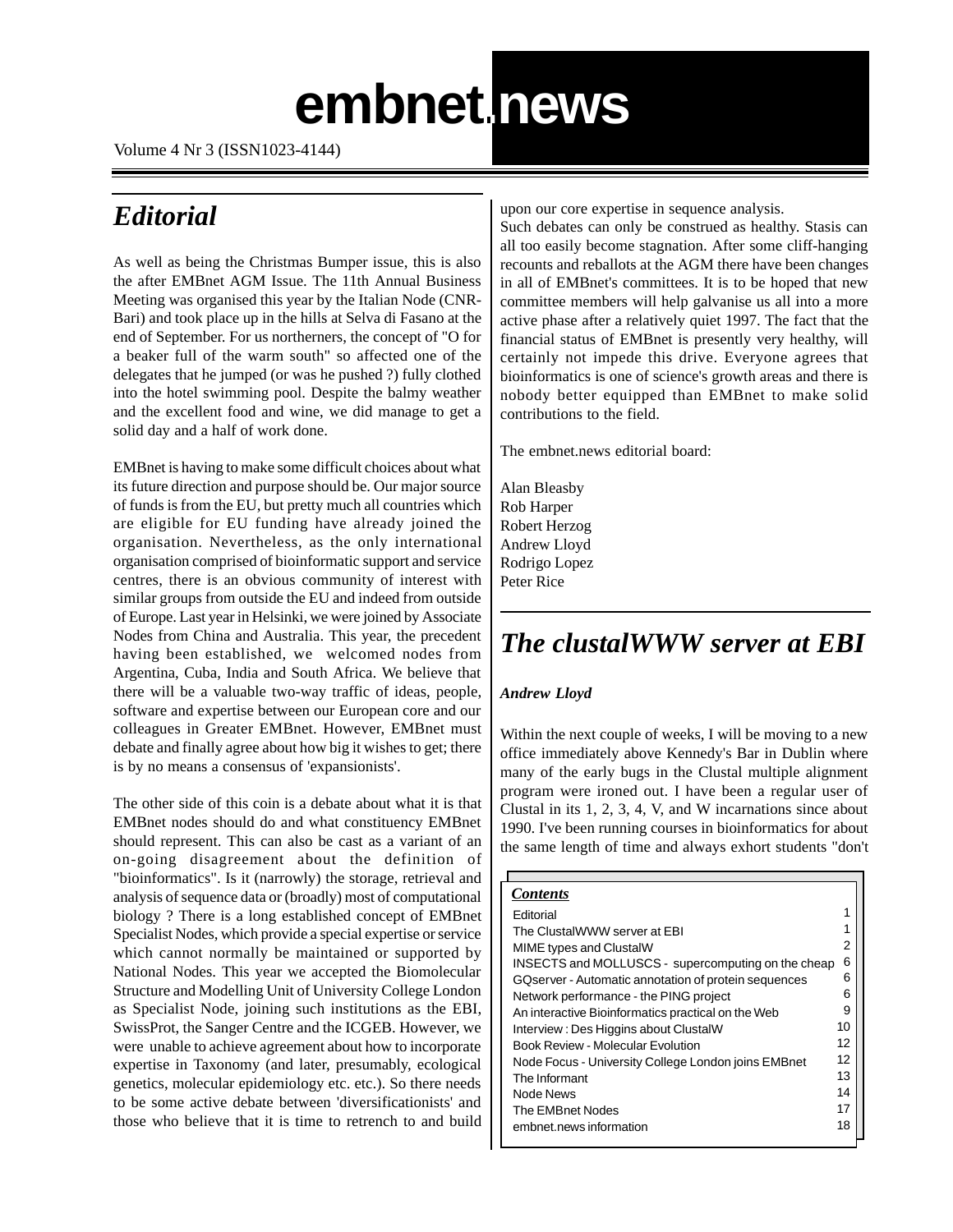take the defaults". We all agree that the defaults are chosen, not arbitrarily, but to give meaningful results in a majority of cases.

However, a full, comprehensive and publishable bioinformatics analysis should have investigated the robustness of the results given a variety of input parameters. Blast searches, for example, should be tried with different substitution matrices, and with and without low complexity masking. For software developers there is always a tradeoff between making the program user-friendly and accessible and making it powerful and flexible. GCG works well because it is internally consistent: if you've run one GCG program you can guess at how to run any other.

The menus of ClustalW also show this sort of consistency, so that with very little experience, it becomes mechanical to shuffle a file full of sequences into a multiple alignment and even generate a phylogenetic tree. But you have to tell naive users that there is a wealth of options, alternatives and parameters down there in the bowels of the program and encourage their use.

So what comes after ClustalW ? Well one strand of development has produced ClustalX and another has given us http://www2.ebi.ac.uk/clustalw/

Also known, with the wit that is so often devoted to choosing a clever name, as ClustalWWW. And very good it is too. On my first trial of the service, I uploaded a file of 23 recA sequences, played with the options a little, remembered how slow things had been on the PHD server in Heidelberg and chose to have the the results sent back to me by e-mail.

After getting a message saying "Clustalw Mail server is not ready", I switched to "interactive" results, submitted the job and started to go for coffee. Before I'd picked up my empty cup, the results were delivered ! Even in the middle of the day, ClustalWWW works faster than my DEC alpha by almost an order of magnitude.

This is obviously a strong reason for recommending it. Another one is that all the available options are "in your face" on the top page. There is no excuse for my naive users to know nothing about gap penalties, gap extension penalties or alternative substitution matrices. There is even a nice innovation offering to display the alignment colour coded.

So it's pretty and pretty useful too for beginners. Web tools are particularly attractive for training courses because "everyone" is familiar with the conventions of browsers while they may not, yet, be familiar with the conventions of GCG. In its present state though, ClustalWWW does not replace clustalW as a research tool. There is no option for drawing a final Neighbor-joining tree, there is no option for uploading your own substitution matrix, there is far less flexibility in choosing gap (extension) penalties.

I am sure that all these issues are already on a "Things To Do" list in Hinxton, and I happen to know that the interface is in a process of revision. Let's hope that the EBI can devote the time and money to continue the development of this tool so that it becomes as rich and famous as its immediate ancestor ClustalW.

### **MIME types and ClustalW**

What is a MIME type? MIME stands of 'Multipurpose Internet Mail Extensions'. These extensions allow an e-mail program or a WWW browser to react in a user configurable way when a file is sent using a MIME type. This means that the browser will launch an application that knows how to deal with the file (\*).

The clustalw sequence alignment service at http:// www2.ebi.ac.uk/clustalw/ is capable of returning the clustalw result files (the dendrogram tree (.dnd) and the sequence alignment files (.aln)) using MIME types.

These are very useful extensions to your WWW browser if you know and understand how to use them. Lets first assume that you have a browser that can correctly interpret MIME types such as netscape3, netscape communicator or IE3 or IE4.

Assume the browser is correctly installed on a MAC, Win95/ NT or UNIX machine. When you click on the the .dnd and/ or .aln file hypertext links of the results page of a clustalw run, your browser should open a dialog asking you to save the file or open it.

If you decide to open it the browser should ask which application it should attempt to launch to view the file with. Simply browse/locate the application you want to use. You have to install one of following programs on your computer:

*belvu* - UNIX Multiple sequence alignment viewer ftp://ncbi.nlm.nih.gov/pub/esr/belvu/

*njplot* - UNIX, Mac & PC - Tree viewer http://acnuc.univ-lyon1.fr/phylogeny/njplot

*GeneDoc* - GCG MSF file viewer (NB - Use GCG format in the OUTPUT option) http://www.cris.com/~Ketchup/genedoc.shtml

(\*) There is an article about MIME in a previous issue of embnet.news Vol.2.2, so if the reader wants a more etailed explanation then point the browser to: http://www2.ebi.ac.uk/enbnet.news/vol2\_2/mime.html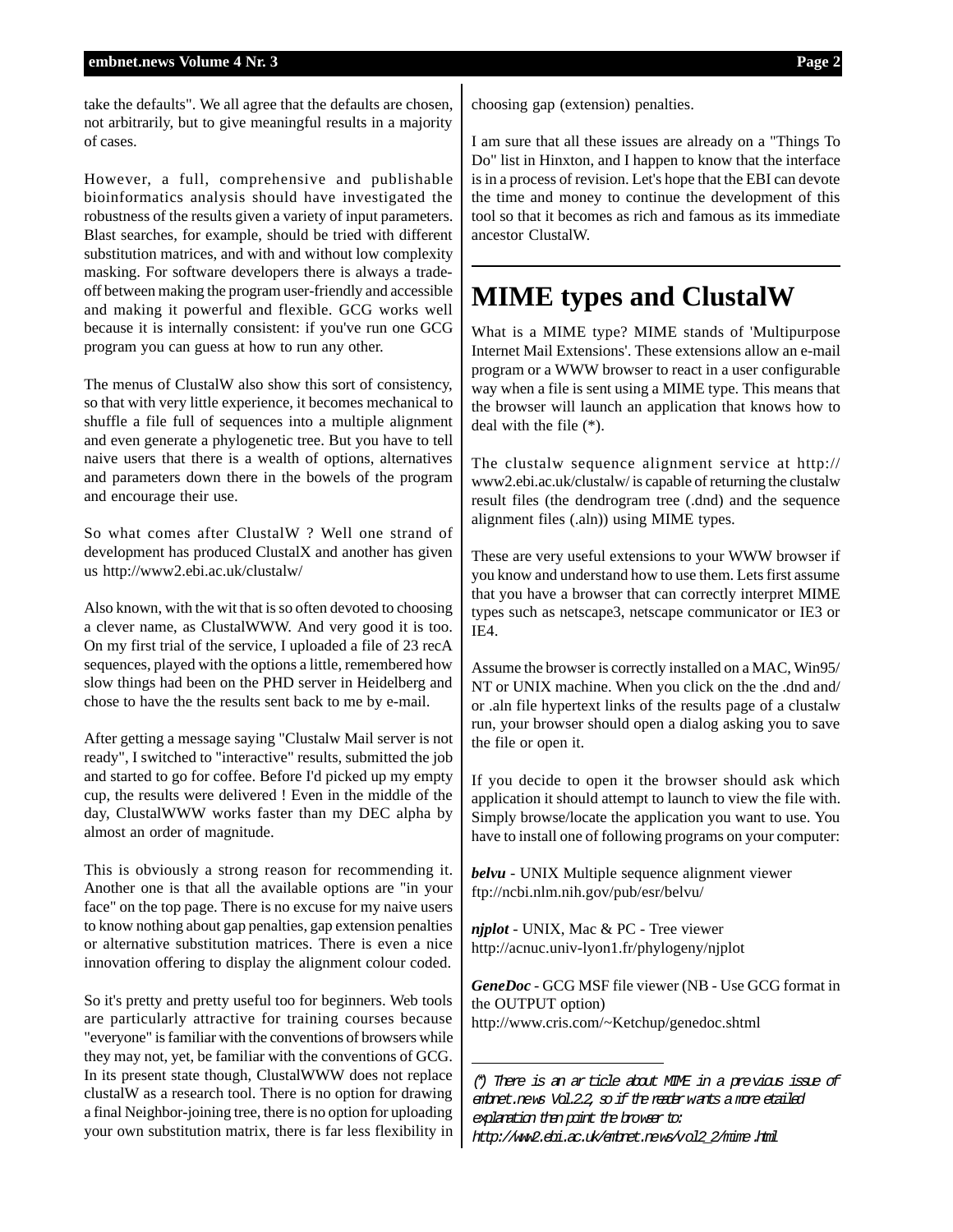*TreeView* - Tree viewer for PC running Windows http://taxonomy.zoology.gla.ac.uk/rod/treeview.html

*clustalx* - UNIX, MAC & PC MSA program: ftp://ftp.ebi.ac.uk/pub/software/unix/clustalw/clustalx ftp://ftp.ebi.ac.uk/pub/software/mac/clustalw/clustalx ftp://ftp.ebi.ac.uk/pub/software/dos/clustalw/clustalx

If you are a UNIX user and if you feel adventurous you can edit either your .mailcap or .mime.types files and add to it the following two lines: application/x-tree njplot %s (if you have choosen njplot to handle the MIME type) application/ x-align clustalx %s (if you have choosen clustalx to handle the MIME type). Thats it! Nothing else is required to make your browser react to a MIME type. Enjoy!

## **INSECT and MOLLUSCS supercomputing on the cheap**

*Victor Jongeneel, Thomas Junier, Christian Iseli, Kay Hofmann and Philipp Bucher ISREC Biocomputing Group and Swiss EMBnet node, 1066 Epalinges, Switzerland*

### *The problem*

Much of sequence analysis involves comparing a query sequence or pattern to a reference database. In general, the time required to complete such a search is directly proportional to the size of the database. With the relentless growth of the databases, and in spite of almost equally rapid progress in computer performance, exhaustive searches are becoming more and more time-consuming, to the point of making some promising analytical approaches impractical.

There are basically three ways to tackle the problem, which are not mutually exclusive:

1 Develop more efficient algorithms, and fine-tune them to require as little computation as possible. This approach was taken by the developers of the BLAST and FASTA algorithms, and explains their popularity to a large extent. Unfortunately, there is always a price to pay in terms of the sensitivity of the comparison and the quality of the statistics. These limitations make heuristic algorithms unsuitable for exploring distant evolutionary relationships.

2 Buy more powerful general-purpose computers (highend servers, "supercomputers"). While this guarantees flexibility in the choice of algorithms, it is usually a very expensive proposition. Also, very few centres can afford to dedicate a high-end server to the tasks of database searching alone: usually, these jobs have to compete for CPU time with housekeeping tasks (e.g. reformatting databases), user interactive sessions, general-purpose sequence analysis (GCG), and sometimes unrelated activities such as molecular dynamics calculations from the Chemistry Department. Additional speedup can sometimes be achieved with a multiprocessor architecture, provided the program code supports threading. This is far from always the case. Also, multiprocessor machines are more complex, and thus more expensive, than single-processor models.

3 Buy a dedicated sequence comparison processor (Bioccelerator, FDF), whose hardware has been designed for this purpose. This is an increasingly popular option, as the performance of these machines far outstrips that of a similarly priced workstation. A serious drawback, however, is that the machine architecture limits the flexibility of the algorithm. While this could in some cases be alleviated by reprogramming the microcode of the FPGA chips, there is no accelerator available at the present time that can accommodate a full complement of useful algorithms.

Our approach has been to develop an Inexpensive Networked SEquence Comparison Technology (INSECT) based on the "pile of PCs" concept. Standard desktop computers have been equipped with increasingly powerful processors, mostly to keep up with increasingly bloated software products and fancy user interfaces. Being mass-produced commodity items, their prices have steadily plunged. As the raw processing power of a cheap Intel (or compatible) or PowerPC processor differs by much less than an order of magnitude from top-of-the-line DEC, Sun or MIPS processors, one can naively assume that 10cheap processors should handily outperform a single expensive one. Our experience amply proves this point.

### *Hardware*

In principle, any cheap hardware from your favourite clone vendor will do. You can even recycle old machines that were deemed too slow by some local "power user", provided you balance database sizes according to CPU performance (see below). In our case, since we had a little money to spend, we bought the following hardware:

• Basic clones with a Cyrix/IBM 6x86 PR200+ processor, 512KB pipelined burst cache, 16MB EDO RAM, 2GB EIDE hard disk, basic video card, no keyboard or mouse, no monitor. Such a system currently costs about CHF 950 in Switzerland (your mileage may vary).

• Cheap Addtron AN16CT ISA network cards (CHF 35 a shot) and a basic 16-port 10BaseT hub

• A manual keyboard and monitor switch (CHF 285 for a 12-port model)

• Miscellaneous cables (network, keyboard, monitor) to link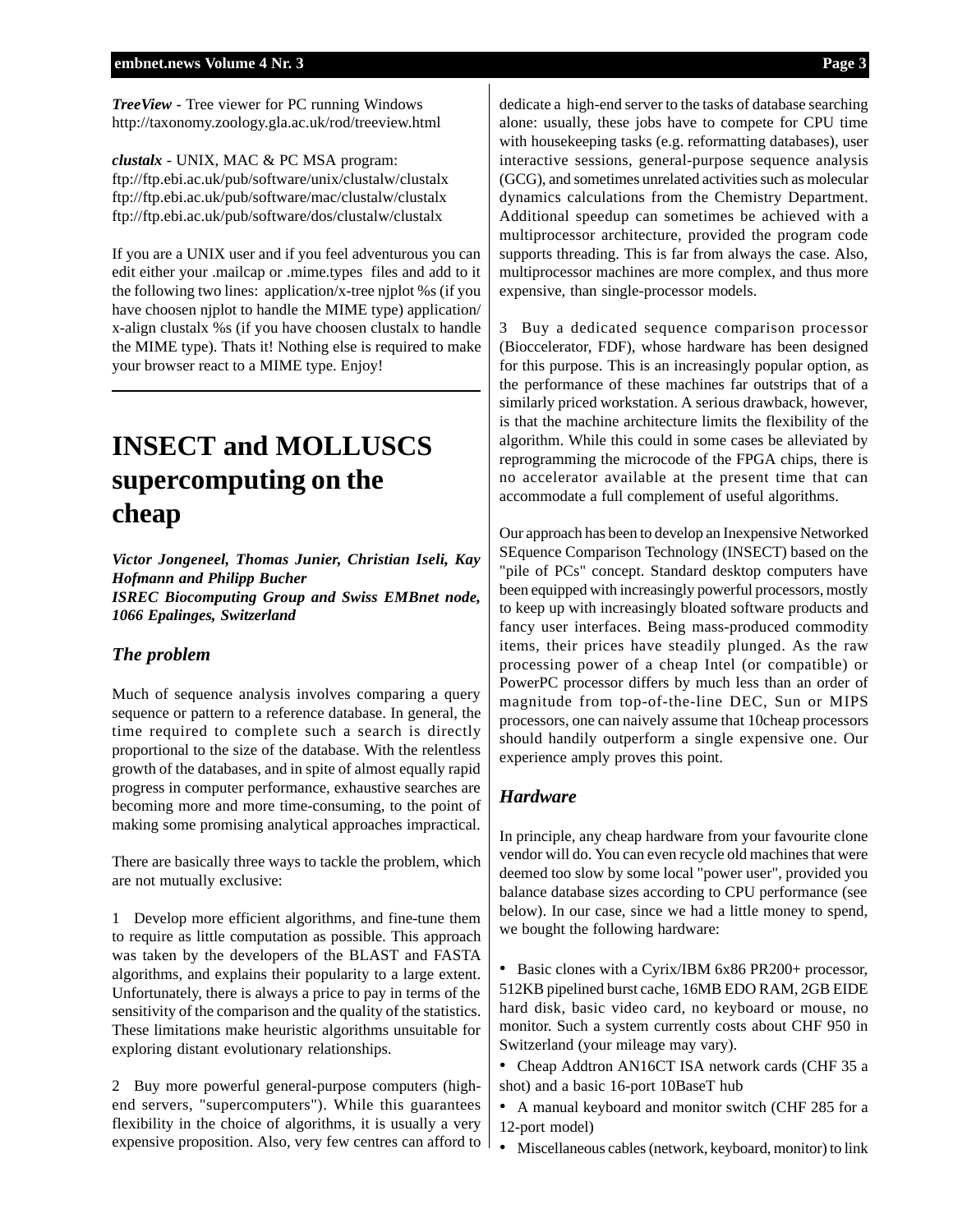it all together (about CHF 500 total). We also scrounged up an old monitor and keyboard from our spare parts reserve.

For a system with one master and 8 slaves, total cost was about CHF 10000 (about £4000 or \$6500 at current rates). The main problem was to find space for the equipment, which landed on an old utility cart now decorated with spaghetti wiring. In a next incarnation, we may try to use an industrial rack with structured cabling, central power supply, etc. etc.

The master machine (which also sports a CD-ROM drive to simplify software installation) received two network cards, one to communicate with our in-house network and the Net, and the other to talk to the slaves. Linux 2.0.30 was installed on all the machines (an easy duplication from the Master), with kernel patches to power down the processor when idle. The entire hard disk of each slave is exported to the master. The INSECT network is invisible to the outside, and has its own (fake) IP domain, "beehive.org".

### *Software*

The basic concept is simple: each slave receives a portion of each searchable database on its local hard disk, proportional to its processor power (equal in our case). It accesses the executables and configuration files for the analysis software in a shared directory structure exported by the master. When it receives instructions to start a job, it performs a search on its chunk of the database and returns the results to the master. The master is responsible for scheduling the jobs, postprocessing the results, and keeping order among the slaves.

We decided against using PVM or some other sophisticated task scheduler, mostly because of stability concerns (our experience with PVM had been mixed at best). Instead we developed a MOdular Low-cost Linux-based Unified Sequence Comparison System (MOLLUSCS). The role of MOLLUSCS is to provide the user with a Unix command line as similar as possible to the one used on a traditional system and to handle the details of dispatching, process creation, data collection, post-processing and cleanup.

The current [05/08/97] version of MOLLUSCS consists of one core script (mollusc.pl), a Perl module for each of the biological programs (e.g., Pfscan.pm), and auxiliary modules. Features include:

• The biological program's syntax is conserved as is, and can be invoked by preceding it with 'mollusc' and mollusc options (if necessary)

• Each program module is self-loading, so only the code for the relevant program gets compiled

• The job of each child is specified as a short Perl script which is constructed in the program module and gets executed in the main module by a call to eval - this ensures

maximal flexibility

• A set of auxiliary subroutines (CLAux.pm), designed for use in the biological program modules, provides functions for manipulating the command line, for example to force some options and reject others

• Interrupt signals are trapped and a cleanup is attempted before exiting.

• mollusc jobs can be sent into background by  $&$  or  $'Z$ and invoked from a remote machine via rsh/remsh

Modules exist currently for ssearch3 (Smith-Waterman searches, W. Pearson), pfsearch and pfscan (generalised profile against sequence database and sequence against profile database, Ph. Bucher), and pattern\_find (search database with extended regexp, K. Hofmann); an additional module will be developed for searchwise (framesearch with differential gap scores, E. Birney). We have also provided an easy way for MOLLUSCS to be invoked from CGI scripts, and have thus been able to incorporate the INSECT into our Web-based services.

An additional utility takes care of splitting the databases into chunks and distributing them to the slaves. The percentage of the database given to each slave can be specified, to account for possible differences in performance.

### *Performance*

We have done some rough testing of the INSECT's performance. The following table gives some preliminary data on performance with the pfsearch (search the yeast protein database, 6141 entries, with a 53-aa profile) and ssearch (search the same database with a 72-aa peptide, using the Smith-Waterman algorithm) programs. Times are in seconds. More precise results may be obtained by using longer queries and larger databases.

| Hardware (compile options) pfsearch |     | ssearch <sub>3</sub> |
|-------------------------------------|-----|----------------------|
|                                     |     |                      |
| Sun Sparc 20                        | 786 | 29                   |
| HP 735/125 (+O4)                    | 92  | 21                   |
| DEC3000 (gcc -O4)                   | 164 | 25                   |
| Pentium 166                         |     |                      |
| (Linux, gcc -O6 -pent)              | 210 | 18                   |
| Dual PentiumPro 200                 |     |                      |
| (Solaris, gcc -O6)                  | 112 | 22                   |
| SGI Origin2000 server               | 36  | 10                   |
| Single slave                        | 172 | 22                   |

It is already obvious from these preliminary data that the INSECT performs extremely well compared to other hardware we have available in Lausanne, including a brandnew SGI Origin2000 that cost almost 20 times more. We have observed another 2-fold increase in speed when we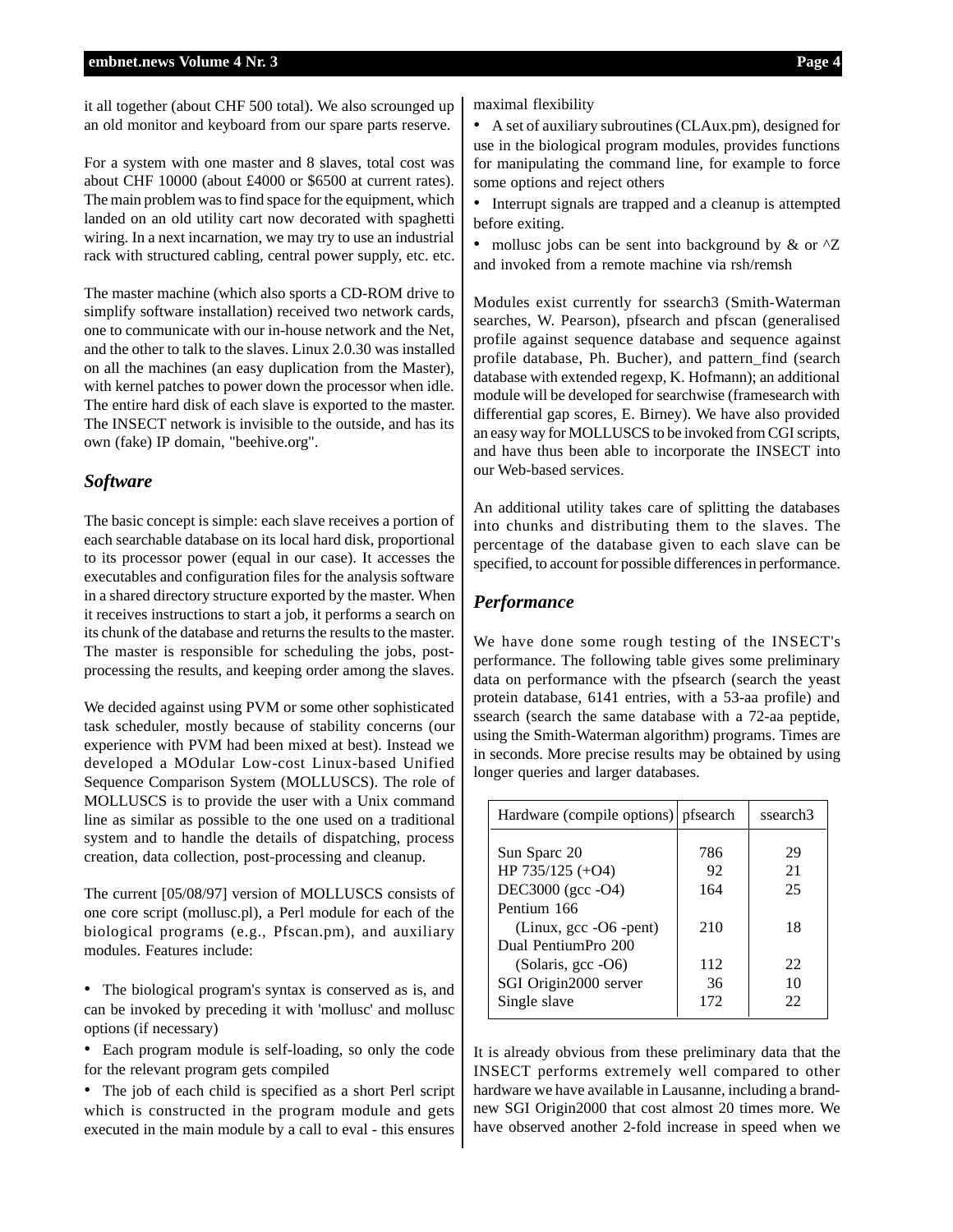moved to the "full" configuration of one master and fifteen slaves.

We have also run the INSECT through the test devised at the EBI (see http://industry.ebi.ac.uk/~thanaraj/seqassess/ repedit3.html ) to compare the Bioccelerator, the FDF and the MasPar sequence comparison accelerators. On the INSECT, we ran the ssearch3 program using the blosum62 scoring matrix, and with default gap opening and extension penalties. We repeated the same search on the SGI Origin2000 (4 processors), using ssearch3 compiled either as a standard or as a threaded application. The results show that the INSECT with 15 slaves outperforms to the MasPar for all but the longest queries. The search time for the INSECT increases roughly proportionally to the query length, while for the dedicated machines performance improves. Nevertheless, it is clear that the price/performance ratio still strongly favours the INSECT (cost of about 15000

circumvented (at a price...) by substituting industrial motherboards for the PCs, or by introducing structured wiring cabinets and autosensing KVM (keyboard, video, mouse) switches. Using PCs has the added bonus of allowing "recycling" of units between the biocomputing lab and regular office users.

Besides performance at an attractive price, the INSECTs also offer total flexibility in the choice of the most appropriate algorithm and parameters. This is by far not the case when using hardware-accelerated sequence comparison machines. In principle, any Unix-based sequence comparison program can be adapted to run in this environment, by adding appropriate modules to the MOLLUSCS. For example, there is no hardware-accelerated version of the pfscan program, which scans a protein sequence against a database of profiles. We have recently developed a Web interface to pfscan and a PROSITE regexp scanner running on the INSECTs, with

| Raw Search Time (seconds) |                      |            |           |            |                            |         |                |
|---------------------------|----------------------|------------|-----------|------------|----------------------------|---------|----------------|
| Query                     | <b>Bioccelerator</b> | <b>FDF</b> | MPsrch_pp | MPsrch_ppa | INSECT $(15)$ SGI (single) |         | SGI (threaded) |
| plasto                    | 30.0                 | 11.3       | 37.88     | 47.86      | 24.69                      | 128.9   | 34.17          |
| calmod                    | 33.0                 | 12.3       | 42.03     | 59.02      | 36.20                      | 187.08  | 48.72          |
| histone                   | 38.0                 | 14.3       | 46.17     | 71.20      | 45.72                      | 239.39  | 57.92          |
| riboS3                    | 40.0                 | 14.3       | 49.89     | 75.06      | 48.05                      | 285.65  | 68.54          |
| vmat                      | 45.0                 | 17.4       | 56.10     | 88.72      | 59.64                      | 366.09  | 88.67          |
| coat                      | 52.0                 | 20.6       | 65.61     | 107.17     | 76.63                      | 480.09  | 119.88         |
| amid                      | 60.0                 | 28.6       | 76.40     | 131.02     | 100.72                     | 629.38  | 159.31         |
| dnak                      | 67.0                 | 32.7       | 87.38     | 158.32     | 155.21                     | 798.34  | 191.87         |
| efg                       | 76.0                 | 36.3       | 95.40     | 174.16     | 167.49                     | 907.34  | 240.62         |
| ski                       | 80.0                 | 42.0       | 99.95     | 185.44     | 163.74                     | 964.94  | 217.75         |
| amdm                      | 85.0                 | 80.0       | 105.59    | 194.33     | 159.49                     | 1031.35 | 243.44         |
| phsg                      | 92.0                 | 79.9       | 114.03    | 212.71     | 191.71                     | 1157.95 | 288.07         |
| abl                       | 141.0                | 118.0      | 181.77    | 386.38     | 426.81                     | 2083.54 | 523.41         |
| $\sin 2$                  | 179.0                | 146.6      | 218.59    | 444.95     | 556.09                     | 2549.9  | 646.71         |

CHF for the configuration tested here, as compared to 60000 CHF and up for the dedicated processors and about CHF 150'000 for the SGI server).

NB: the queries are ranked by length. Details of the test can be found on the EBI Web site. The benchmarks on the SGI Origin2000 were not done in single-user (max. performance) mode.

### *Conclusions*

In environments with limited financial resources, such as many of the EMBnet nodes or modestly endowed academic institutions, INSECT technology may provide an attractive alternative to expensive dedicated hardware. Scaling up is easy, in that additional units can be added at any time, but storage, wiring and maintenance may become problematic when too many units are connected. This may be access to our own profile collection as well as to a reformatted version of Eddy & Sonnhammer's PfamA HMM collection.

It can be found at http://ulrec3.unil.ch/software/ PFSCAN\_form.html. To our knowledge, this is the fastest available Web server for protein motif searches.

The code for the MOLLUSCS is available from Thomas Junier (Thomas.Junier@isrec.unil.ch)

Help for setting up INSECTs can be obtained from Christian Iseli (chris@cmpteam4.unil.ch)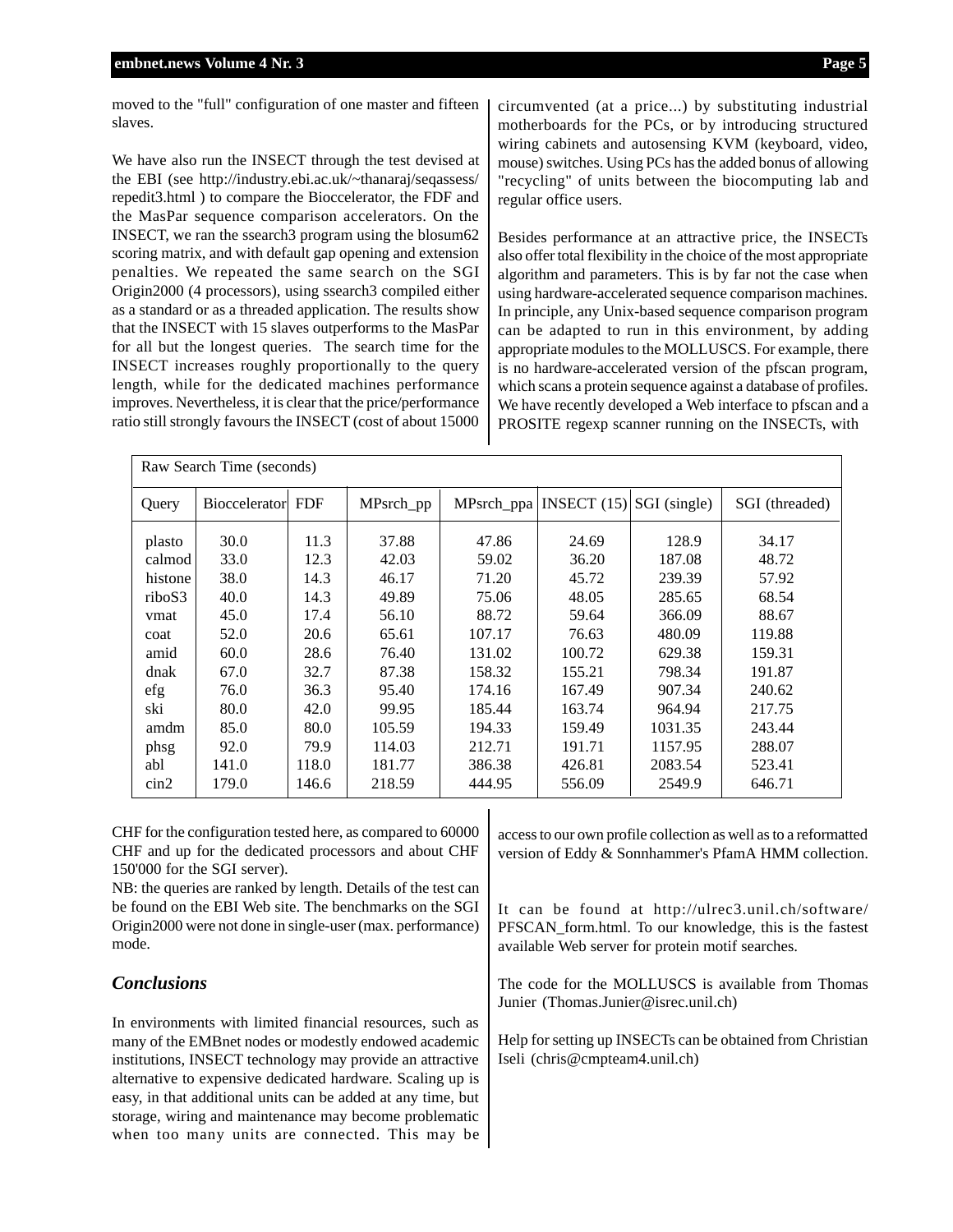## **GQserver Automatic Annotation of Protein Sequences**

*Miguel Andrade, Nigel Brown, Angelo Franchini, Sebastian Hoersch, Christophe Leroy, Christian Reich and Chris Sander.*

From Dec. 9, 1997, the GeneQuiz Team at EMBL-EBI is making available a new WWW service to the molecular biology research community.

http://www.sander.ebi.ac.uk/gqsrv/submit

Example of results:

http://columba.ebi.ac.uk:8765/GeneQuizServer/ 00044765023/argi\_human/frames.argi\_human.html

The researcher submits to the server the amino acid sequence of a single protein (or open reading frame). After the GeneQuiz analysis has finished it returns the WWW address of a report summarising the automatically assigned functional annotation.

The annotation is either retrieved directly from public protein databases or derived indirectly using an expert system module (GQreason). Sequence similarity searches are performed in a non-redundant database kept up to date nightly (GQupdate). In addition, GQserver provides protein family information, including colour-coded multiple sequence alignments, species distribution, keyword digests, and other supporting evidence (GQbrowse).

Users are asked to consider these limitations:

- limited hardware resources: Use this service wisely and do not use it just to run a BLAST search (otherwise available from the NCBI at http://www.ncbi.nlm.nih.gov/BLAST/ or the EBI http://www2.ebi.ac.uk/blast2/ )

- limited human resources: No user support is given, but please report evidence of bugs to genequiz@embl-ebi.ac.uk

- limited features: The server uses the software GeneQuiz 3.0 (August 1997), which lacks several important features known to be desirable (see documentation).

- limited accuracy: The error rate of functional annotation, is estimated to be in the range 1-3 % (2.4 % for Helicobacter pylori as assessed by the team's human quality control) In addition, we continue to make available, we have for the past two years, GeneQuiz tables of functional annotations and supporting evidence for completely sequence genomes, such as Synechocystis and several archaebacteria.

http://www.sander.ebi.ac.uk/genequiz/

### **Network Performance Monitoring in EMBnet**

*Jan H. Noordik, J.A.M. Leunissen and K. Cuelenaere*

*Dutch National EMBnet Node - CAOS/CAMM Center, University of Nijmegen, The Netherlands*



### *Introduction*

The European Molecular Biology network EMBnet was established in 1988 to link European laboratories where biocomputing and bioinformatics were used in molecular biology research. The initiators saw the network as a way of bringing a fast growing stream of information to users throughout Europe and to and from, at that time, the EMBL Data Library in Heidelberg. But EMBnet was also seen as much more.

Bioinformatics, and equally the rapidly developing science, required extensive user training and support and on occasion users/researchers would require specialised hardware and software that could not be economically duplicated throughout a country or a group of nations. It was thought that such needs could best be handled by providing national language help and regionally tailored services.

Thus EMBnet swiftly evolved into a series of collaborating national and specialised nodes, spread throughout Europe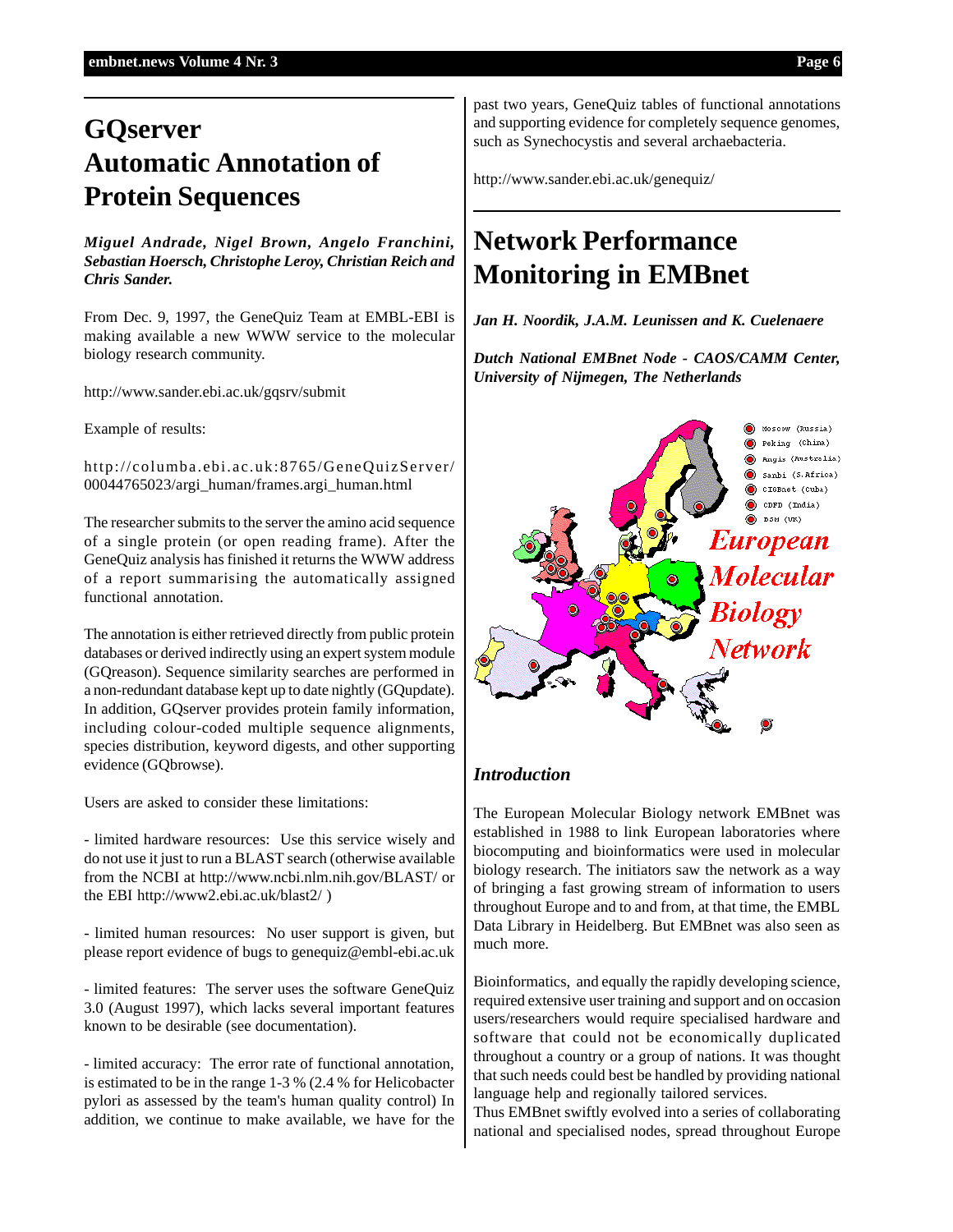and cooperating for their and the users common good. Today EMBnet, as an "Institute without Walls", not only complements Europe's central facilities such as the EBI (European Bioinformatics Institute) in Hinxton (UK), but it is also the defacto collaboration forum for bioinformatics worldwide. Currently EMBnet consists of over thirty partner institutes or EMBnet nodes. The network is organised as a "Stichting" under Dutch law. Funds are mainly obtained from node fees and from a Concerted Action Program grant from the European Commission; (ERBBIO4-CT96-0030).

### *Network requirements*

EMBnet nodes maintain daily updated DNA sequence databases and provide login and/or Web biocomputing services for hundreds of researchers throughout Europe, who wish to use their national node's infrastructure and facilities for database searching and biocomputing. These operations involve the daily transport of hundreds of Mb's of data between nodes and between nodes and their end users. Considerable bandwidth availability is a condition for smooth operation. On-line services, as provided by many EMBnet nodes, require fast response times. In its operational strategy, EMBnet's success is critically dependent on both these network parameters; i.e. fast and reliable network connections with moderately high throughput capacity.

Spurred by the rapidly increasing amount of data to be handled in EMBnet, and the as rapidly increasing network traffic in general, by the end of 1994 EMBnet decided to start an ongoing network performance monitoring program. The data to be produced by this program were intended to provide individual EMBnet nodes with objective and reliable figures on their network accessibility. Many nodes expressed an urgent need for this information, to be used in discussions

with their local network authorities. In addition the data could be used to verify claims of international e.g. DANTE and national data network providers like SURFNET in the Netherlands, that (international) network performance and the quality of service (QoS), as experienced by the end-user in the network, are constantly improving and that bottlenecks in network

traffic are gradually disappearing.

### *Methods*

In the monitoring program described here, network performance data have been collected during 1995, 1996 and 1997 and measurements still continue. For the data

collection two simple tools for network testing were used; ping and traceroute. The IRIX Man Pages describe Ping as follows:

"a tool for network testing, measurement and management. It utilizes the ICMP protocol's ECHO\_REQUEST datagram to elicit an ICMP ECHO\_RESPONSE from a host or gateway. ECHO\_REQUEST datagrams (`pings') have an IP and ICMP header, followed by an 8-byte time stamp, and then an arbitrary number of `pad' bytes used to fill out the packet."

For our monitoring facility, we used packet sizes of 64 bits to mimic average traffic in EMBnet, which is usually a mix of telnet for on-line sessions and FTP for data transfer. Ping requests are sent to all EMBnet nodes several times a day on a daily basis from different locations within the network. At 01:00, 09:00, 12:00, 15:00 and 18:00 hrs. a fixed number of five requests is sent, of which round-trip times, RTT's and packet loss statistics are collected. From these data, mimimum, maximum and average values per day are calculated and the daily average RTT values were used (averaged) to an overall monthly indicator, the quality of network accessibility (QNA) for a particular EMBnet node. The variation of QNA's (the average RTT in a period of one month), shows general and node specific improvement or deterioration of network performance as a function of the time. Packet loss data give an indication of node reachability. A high monthly average percentage packet loss in practice means that a node is almost cut off from the network. A 100% packet loss in the daily data indicates the impossibility to reach the node at that specific day. Traceroute data were used occasionally to track specific network hops causing extreme delays.



Minimum, average and maximum round-trip time as measured on a specific dayinfivesetsoffive ping requests.Round-triptimesaregiven in seconds. Relative packet loss, the number of `lost' packets divided by the number ofpacketssent,ranging from 0.0 to 1.0 (100% packetloss). Blue bars of 100% indicate that the remote node was down at the time of the measurement. In that case, do viously no RTT's are reported. Packet-loss statistics can be used as a measure for node availability.Average roundt ip time level (QNA) in a given month, in seconds.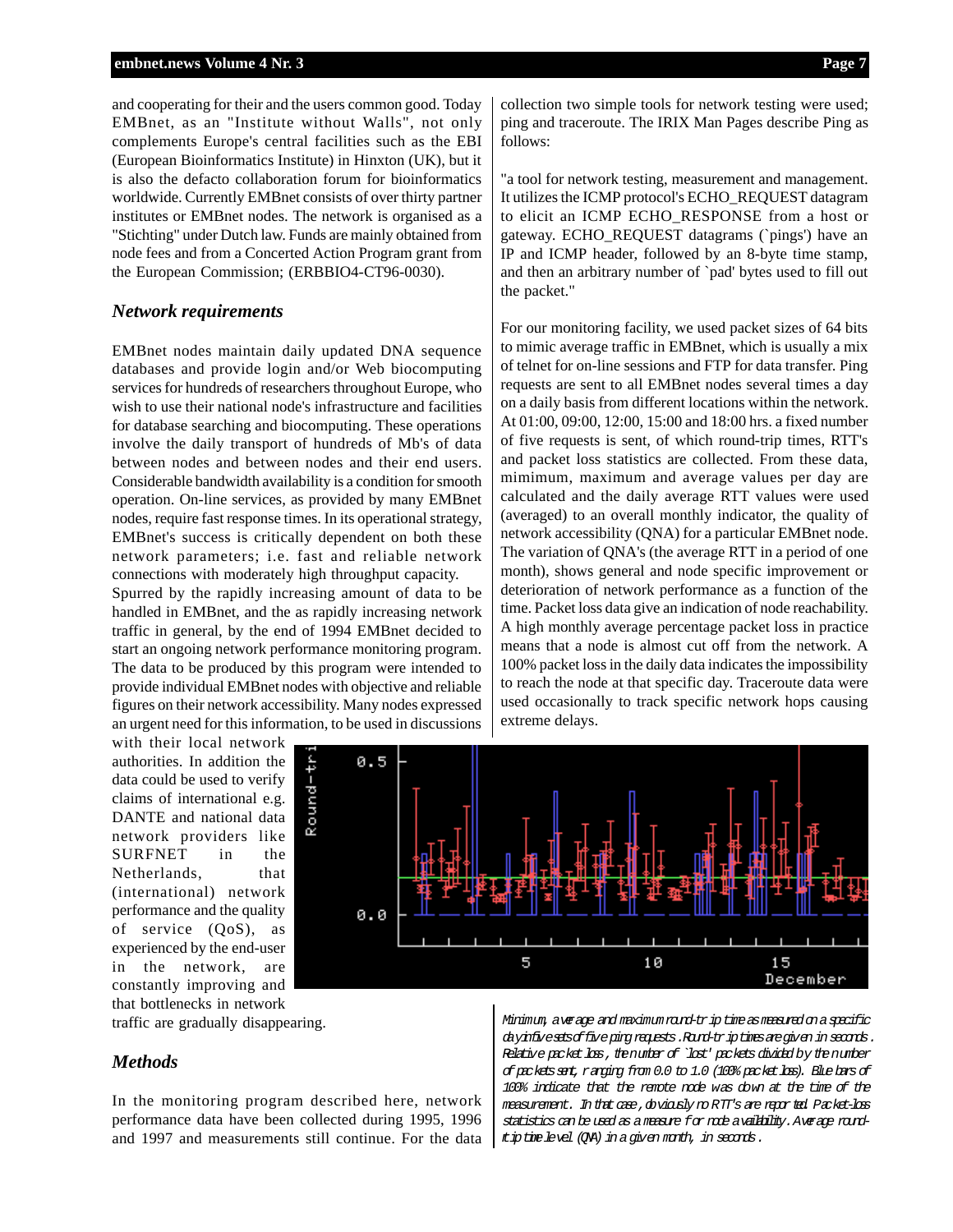### *Results*

With the Dutch node as originating node, data have been collected since November 1994 and QNA numbers have been calculated for all EMBnet nodes since then. For verification, also data sets from Spain and Norway were collected for several months in 1995 and 1996. These daily data for each month are graphically accessible from a QNA request (hypertext link at the bottom of this document), in gnuplot graphs as shown in the following picture fragment:

To interpret these data correctly, one should be aware that RTT delays are due to both network congestion and destination occupancy. Since both are generally strongly dependent on the time of the day, RTT data show a timeoff-the-day dependence as is exemplified in the picture below. This example shows measurements to a German destination from The Netherlands. These daily fluctuations are only visible as the difference between minimum and maximum RTT in the representation of the daily measurements and disappear completely after averaging to monthly QNA numbers.

global measurements of this kind, network and routing topology is required but that would result in a project far beyond the scope of the current one. However, to help track down some extreme delays for specific nodes, traceroute measurements have been performed on an incidental basis.

### *Conclusions*

In 1995, a Network Usage and Quality Advisory Group of the Dutch Network organization SURFnet, defined "an upper RTT limit of 125 msec. without packet loss" as a minimum QoS level for interactive on-line work. For data transport only, a slightly less stringent criterium could be used. If one accepts this value of 125 msec. as an upper QNA limit for on-line work, the network performance results collected sofar in this project, are rather disappointing.

At this very moment, the majority of EMBnet Nodes for which data are being collected (15 out of 24 or 63%) show QNA numbers at or above this maximal acceptable value. Greece, Poland, Portugal and Israel perform very badly with QNA's of >500 msec. In Europe, only the Nordic countries, the UK, Holland and surprisingly Hungary, meet the QNA



limit. An additional concern is that for about half of the EMBnet nodes the situation has not significantly changed or improved and in some cases even has deteriorated since the beginning of our measurements in 1994. For some countries a significant improvement is observed somewhere in the time path since 1995, but often immediately followed by a gradual deterioration. Packet loss statistics show that a few nodes have been unreachable for longer periods of time (at\_biocenter, fr\_inserm,

Plot of round-trip times versus the time of the day

It must also be emphasised that the ping data collected in this project do not give an indication of specific bottlenecks along the data paths. We only try to collect and present factual data on the accessibility of the different EMBnet nodes, in order to determine if network problems hamper node services. By having performed these measurements over longer periods (some years), improvement or deterioration for specific nodes could be traced. For less

gr\_imbb, it\_cnr). Reasons for this observation are unclear but are probably more of a local nature than that is has to do with global network capacity.

As a reader and/or EMBnet node manager you are invited to draw your own conclusions about the accessibility of your own node.

A plot of QNA vs. time for your node of choice will be generated "on-the fly" here. QNA numbers and daily data for each month are accessible here.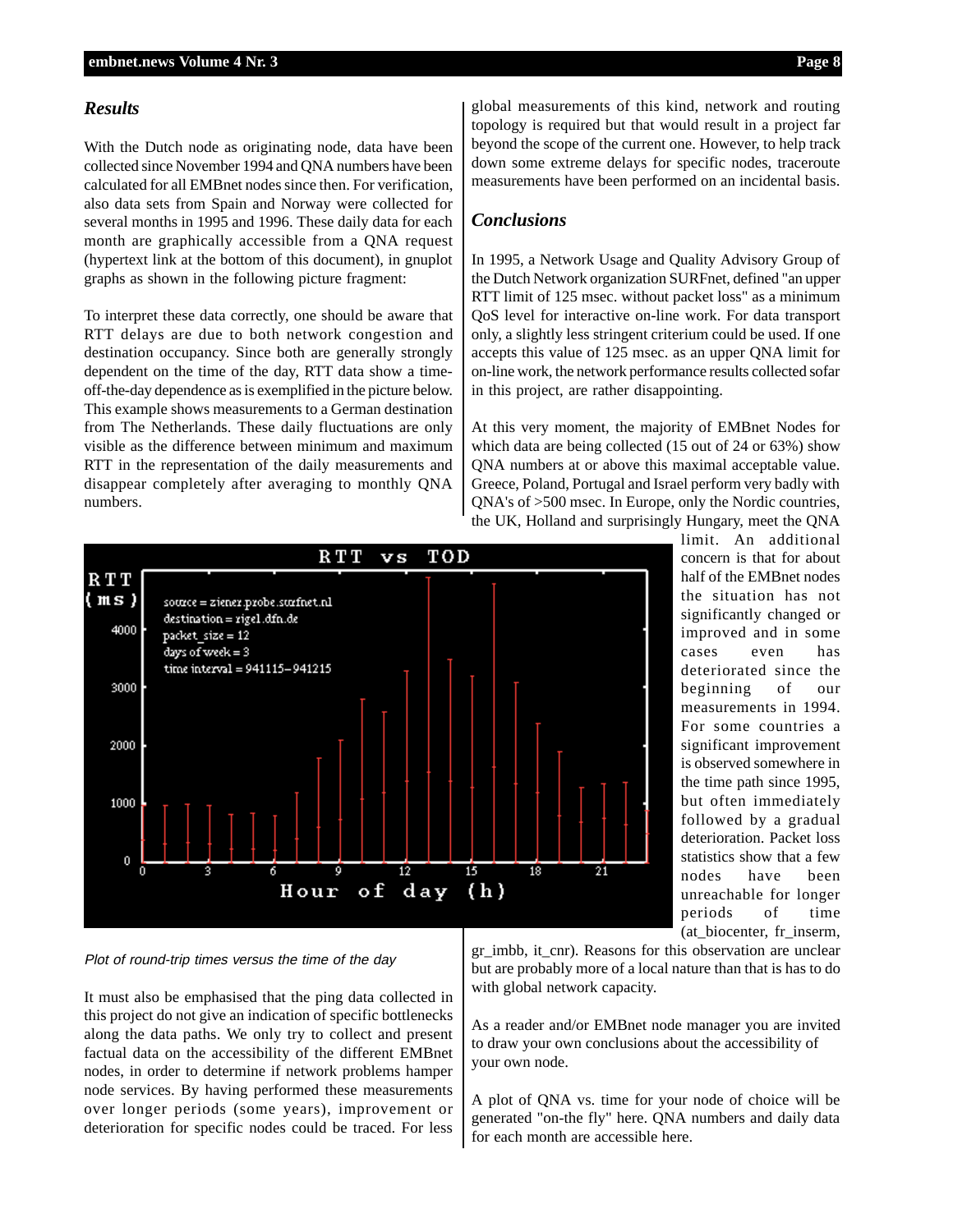This document is intended to be permanently usable as a monitor for the control of network performance to or from any specific EMBnet node. Therefore we, the Dutch node, are ready to expand the number of nodes taking part in the measurements. A copy of the monitoring protocol is available on request. Data resulting from these measurements will be sent to the Dutch node where they will be added automatically to the files which can be queried from this publication. For further information and a local copy of the monitoring protocol, contact Koen Cuelenaere, CAOS/CAMM Center Nijmegen

### *Acknowledgement*

We thank Hans Engelkamp and Wim Janssen of the CAOS/ CAMM Center for their help in the development of the monitoring utility and the data collection and the data processing code. The Network Performance Monitoring Project was partially funded by European Commission under grant ERBBIO4-CT96-0030.

### **An Interactive Bioinformatics Practical on the WWW**

### *Life beyond GCG*

#### *T.K.Attwood*

*Department of Biochemistry and Molecular Biology University College London, London WC1E 6BT, UK.*

http://www.biochem.ucl.ac.uk/bsm/dbbrowser/jj/ prefacefrm.html

### *Introduction*

Bioinformatics is one of the fastest growing disciplines in the biological sciences, its growth fuelled by the quest to uncover the functional gems latent in the human genome. But the rate of emergence of the field has created a skills vacuum; postgraduate and mainstream undergraduate courses are still rare, and the pool of trained bioinformaticians from which to draw new recruits remains small. In this highly-advanced, computer-literate age, persuading biology students not to be afraid of computers is surprisingly difficult.

At UCL, we run a final year bioinformatics course, which includes an interactive Web-based practical. This is important for various reasons: many students are familiar with Web interfaces, so the practical is, in principle at least, easy to use; armed with the URL, study may continue away

from formal sessions; and, by exploiting interactive Web technologies, practicals can be made visually stimulating, and sometimes even fun! With such approaches, we hope to demystify computers sufficiently to appeal to new generations of students, and encourage them to progress to those highly prized postgraduate qualifications.

### *Why teach bioinformatics?*

In the context of genome initiatives, the term bioinformatics strictly applies to the computational manipulation of biological sequences; yet, increasingly, it is also used to embrace protein structures. However, it is instructive to bear in mind the difference in scale of handling sequence and structural data: today, in public, non-redundant data repositories: there are >250,000 protein sequences, but still <2000 structures. A central challenge of bioinformatics thus lies in the rationalisation of the flood of sequence information. In other words, if we are to derive the maximum benefit from the wealth of sequence data, we must deal with it in a concerted way: this means establishing and maintaining databases; designing powerful new analysis software; and providing tools to help interpret the results of those analyses in biologically meaningful ways. To achieve this, scientists skilled in relevant areas of both biology and computing are required now.

### *How best to teach bioinformatics?*

Teaching computer applications to biologists can be remarkably difficult. In spite of today's technological revolution, many students (and their teachers) are still `silicophobic' - they may be used to dealing with systems in vitro or in vivo, but not yet in silico. Nevertheless, the emergence of the WWW, coupled with advances in Web technology, has provided interesting new opportunities for teaching. There are several advantages to Web-based approaches: `point & click' interfaces are easy to use, even by the computer-wary student; data from different sources can more easily be brought together, so teachers need not be expert in all areas, but may direct students to more appropriate expertise on the Internet; the use of interactive programs can render data more tangible and visually appealing; and, armed with a URL, study may continue away from formal classes, allowing students to work at their own pace, whether at home or on computers elsewhere on the College campus.

### *An interactive Web practical*

Conventional teaching of bioinformatics has tended to rely on commercial analysis packages, e.g. GCG. Such programs can be difficult and tedious to use for all but the computer enthusiast, and are undoubtedly opaque and off-putting for the bench biologist. In an attempt to address some of these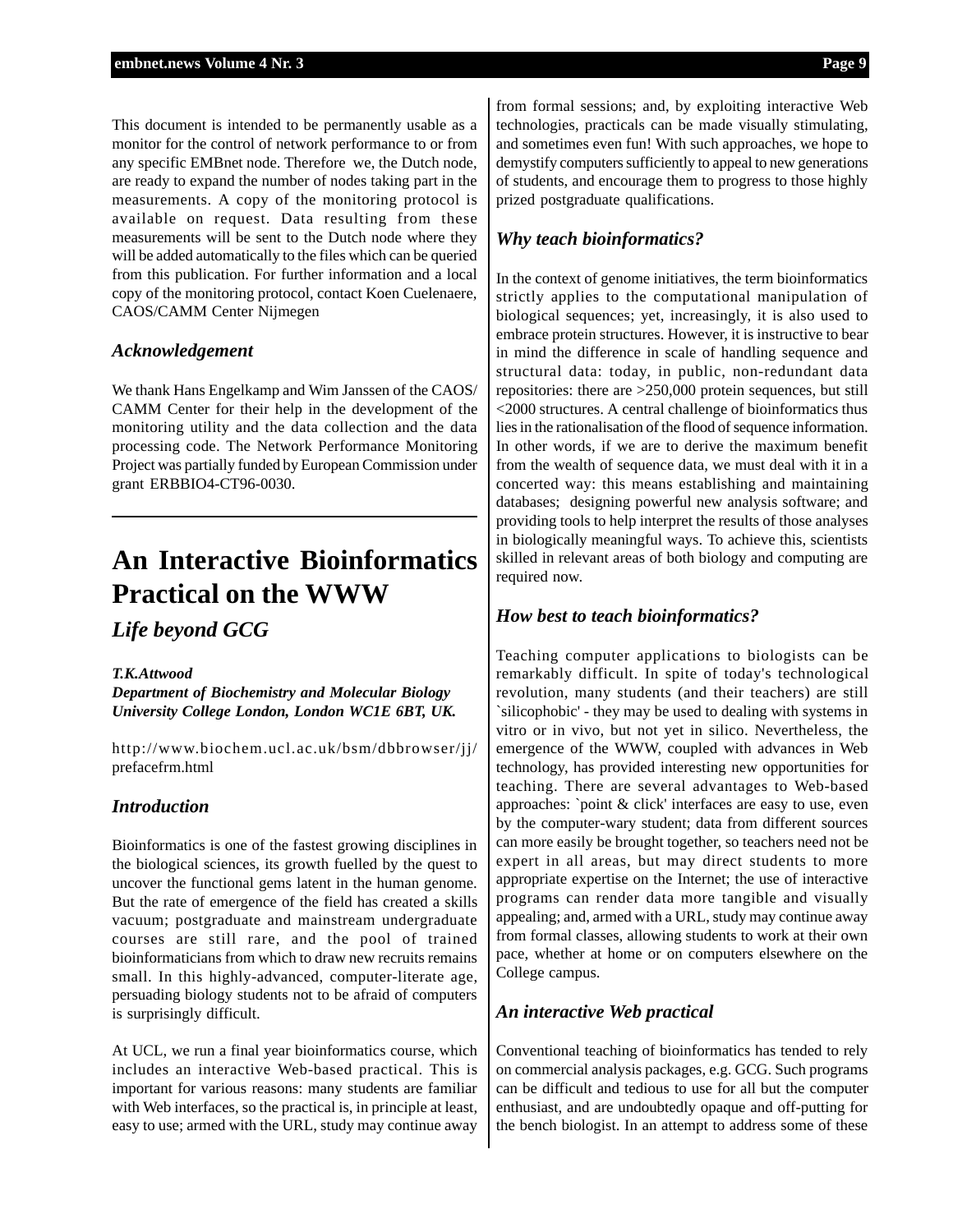problems, we have made an interactive bioinformatics practical (BioActivity) available on the Web. BioActivity provides an interface to sequence and structure analysis resources around the world. In the frames version, each page includes: a short set of header instructions; a detailed commentary, giving the rationale for the relevant part of the practical (this is augmented with pictures, to help illustrate more explicitly what is meant in the text); and additional information and/or `Help', providing further explanations, background information, and so on. The practical includes some Java software, allowing students to interact directly with data downloaded from the Internet.

The practical is self-contained and falls into distinct sections: nucleic acid sequence analysis (translation and reading frame identification); protein sequence analysis (primary and secondary database searching); and protein structure analysis (querying the structure classification resources). A set of 30-base nucleic acid fragments is provided, from which the student selects one example to take through the investigation. BioActivity begins with translation of the fragment, and identification of the correct reading frame by rapid identity searching of the OWL database. Once the protein has been identified, and the full sequence extracted from the database, a search of the primary databases is made for known homologues using the BLAST search tool. The secondary `pattern' databases are then searched to discover if the protein contains any characteristic functional sites or motifs: this includes searches of PROSITE, the BLOCKS databases, the PRINTS fingerprint database, and Pfam. The final stage of the practical is to examine the structure classification resources, such as scop and CATH: the aim here is to relate functionally important motifs to the 3D fold and to try to understand their relevance in structural terms. References are given to the various databases and search tools used in the practical, and an extensive glossary of terms is also provided.

### *Conclusion*

BioActivity is a versatile, interactive bioinformatics practical. By exploiting user-friendly, Web-based approaches, we hope to make bioinformatics a more accessible subject for biologists, and show that there is life beyond the traditional commercial analysis package!

### **Interview: Des Higgins reveals all about ClustalW**

### *Andrew Lloyd interviews Des Higgins*

*AL-1*: ClustalWWW was recently launched at the EBI as

the latest incarnation of your original multiple sequence alignment program. I guess it's more than a decade since you first started working on the problem. Can you tell us how and why you came to do so ?

*DH:* There have been some WWW versions/incarnations of clustalw for a while. I have never seen most of them. I was getting some very confusing help requests from users that asked me why their sequences disappeared when they clicked "reload" and so forth. It took a while before it clicked with me. It has been a strange journey.

It started in Dublin in the mid 1980s when there were still no reliable multiple alignment methods available. This was in the days when "homology searches" had just been cracked by Lipman and Pearson and there were still plenty of relatively simple unsolved problems. I was sick of doing multiple alignment by hand (as were many other people). As your predecessor, I got endless requests from users for multiple alignments. One day I had a brain wave; why not do this using a phylogenetic tree as a guide for bigger and bigger alignments. I tried it out and it seemed to be fast and relatively accurate. Sadly, the idea had also occurred to Willie Taylor in Mill Hill (London) and Da-Fei Feng and Russ Doolittle in San Diego. They published papers in 1987 and 1988. Our lab (Paul Sharp's group in the Genetics Department, Trinity College, Dublin) was run on a couple of PCs with 8086 processors (one fast one had an 80286) and I had to spend ages shoe horning my program into 640kb of memory and make it fast enough for the PC.

This paid off as I now had a niche: multiple alignments on a PC. After a few hours in Kennedy's pub at the top of Westland Row, we even had a name for the program: clustal was born. It is not a great name but the only alternatives we could think of were rude.

It came in 4 programs which you had to clunkily run one after the next. In the meantime (mid 1988), I saw papers by Geoff Barton and Florence Corpet with their related programs. To my horror, Florence's program also worked on a PC and was more or less as fast as mine.

Clustal V came a few years later (the V did stand for 5) when I was at EMBL in Heidelberg and was based on a C version of older clustals by Alan Bleasby and was done in collaboration also with Rainer Fuchs, who tried to teach me some C.

It was a proper Unix and VAX/VMS program as well as PC and we had a clunky MAC version. It took off. GCG brought out PILEUP, using the same basic method at around the same time and I assumed that that was curtains for clustal but many people did not have access to GCG and we had some extra features like bootstraped NJ phylogenetic trees.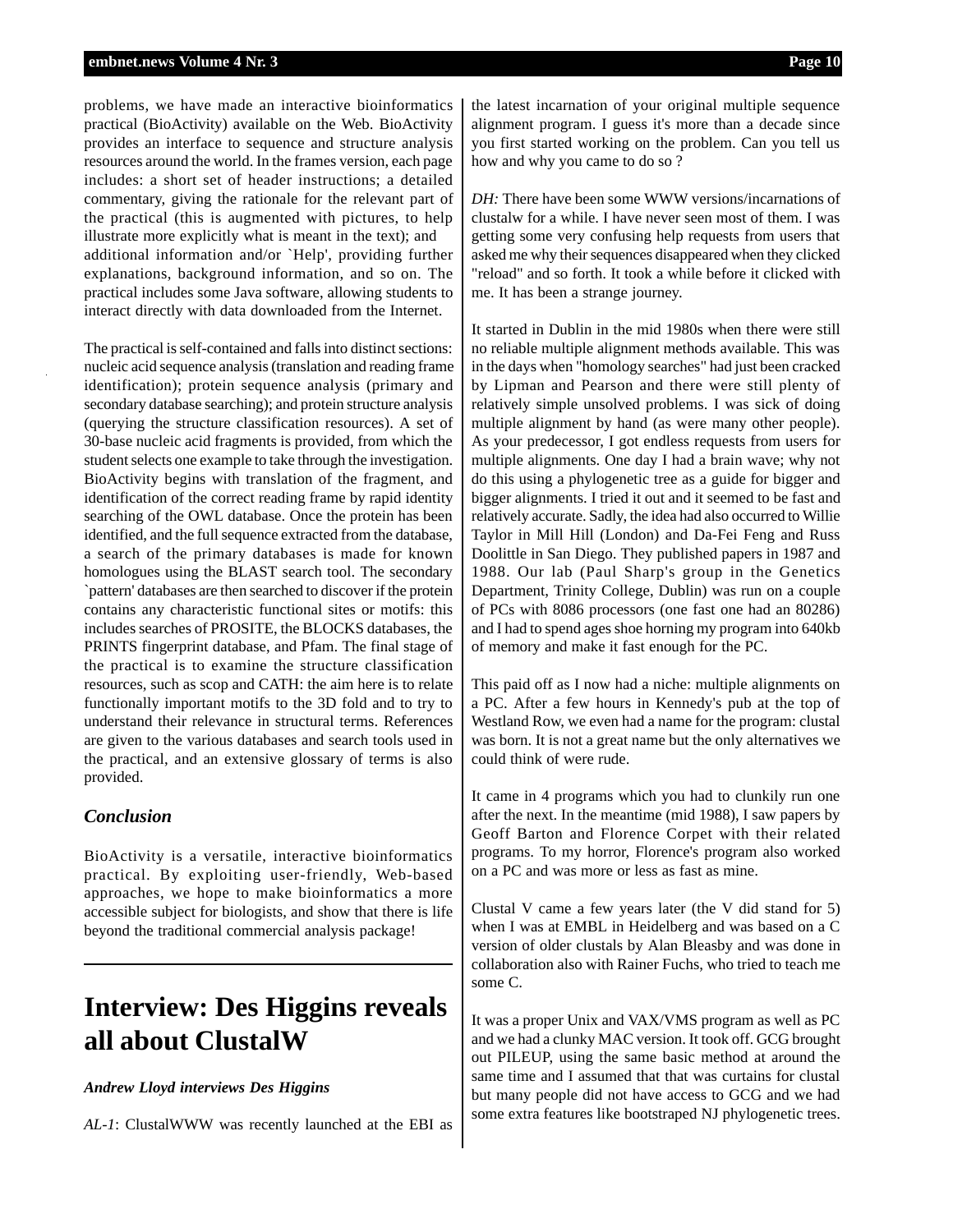Clustal V stayed as it was with unimplimented improvements and unfixed bugs until I started collaborating with Toby Gibson (still at EMBL) and his amazing programmer: Julie Thompson. I had run out of energy/ability/ideas for Clustal V and Toby started playing with sequence weights and positions specific parameters. Poor Julie had to impliment all his wild hand waving but the result was a souped up high powered version which was called Clustal W (W for "weighted") in 1994.

Clustal W is updated about once a year and is now at version 1.7. It has become a complicated bag of tricks and I no longer know what half the code does (this was probably true from the start with the other clustals anyway). Julie is now in Strasbourg and the program is still under development.

Finally, there is Clustal X which is a beautiful X Windows version. This was done by Julie in collaboration with Francois Jeanmougin in Strasbourg. I say it is beautiful because apart from it being my suggestion (I think), I had very little to do with it and I think it looks fantastic. What comes next is that I have to write a course on introductory biochemistry for medical students here in Cork.

*AL-2:* Would it be fair to say that it is the most widely cited single program in bioinformatics ?

DH: Sadly, I doubt it! Blast (Altschul et al) will surely have an order of magnitude more citations. We do get lots though which is nice. It is a direct measure of usage that we can wave at people when we need jobs or money. I would be interested to know what the top papers are by the way if anyone is counting :-).

*AL-3:* Several years ago (round about the first Genes, Proteins Computers meeting in Chester I remember) there was some active gossip that clustal had been sold to Intelligenetics and that we'd all have to pay to use it in future. Do you ever regret keeping the program in the public domain and turning down all those royalty cheques ?

*DH:* Ironically we do now look for some royalties now to help pay for upkeep. We only ask people who look like they are making money from the program and it helps us keep it alive. In the past though, making it completely free was a stroke of luck. I know this from talking to some of the "competitors" who made their software too hard to get at. It helped clustal to become so popular. Basically, for a long time, I just asked people to cite the papers but otherwise do what they liked with the code.

*AL-4:* You've been in some controversial phylogenetic waters in your time - I think particularly of your "whales are artiodactyls" paper with Dan Graur. Do you think that molecular phylogenetics is in a position to tell traditional taxonomy to move over or even roll over and die ? Or do you feel that they are still complementary and both required?

DH: That is a leading question. Species are dying out faster than they can be stuffed into bottles of alcohol and stored, never mind classified or described so DNA still has a bit to go before it replaces that. For dating evolutionary events and trying to figure out difficult phylogenetic patterns, however, there has been a revolution. There are still many unsolved technical issues but these are exciting times if you are interested in trees.

*AL-5:* It is not widely known that you are amongst the foremost experts on the taxonomy of Irish spiders. Do you still work as a "real biologist" ?

*DH:* Blush. I used to collect spiders and I did discover some that were new to Ireland but that is a relatively easy thing to do when there is only one other person in the country doing it. I have no time now (because of children rather than work although we do collect snails and slugs in our vegetable patch).

*AL-6:* You moved back to Ireland recently after several years at such hubs of European bioinformatics as Heidelberg and Hinxton. Do you find Cork isolated or are we all in a global village now ?

*DH:* It is a bit of both. Cork is a small city in a small country (I still have not found a source for Italian Pancetta) and yes it can be quiet here. The Internet, however, has changed what we do almost beyond recognition. Yes it is a global village and I wish

the neighbours would not slam their car doors so often. It is a seething mass of activity which Cork is connected to as much as California.

*AL-7:* How important is it that undergraduates in the Biochemistry Department should be given formal training in bioinformatics as well as the Krebs Cycle ?

*DH:* Two possible answers:

1) What's the Krebs Cycle? or

2) It is not just important, it has become unavoidable.

They combine well anyway (the Krebs Cycle and bioinformatics) and it is cheap and safe to teach. Fortunately for me, the powers that be here had heard of bioinformatics and thought it was worth trying out. In some biochemistry departments, I would not have been so lucky.

*AL-8* What do you see Des Higgins doing in the future ?

*DH:* I am still trying to buy a house. After that, the immediate plans are all about aligning ribosomal RNA sequences. After that, I have absolutely no idea :-).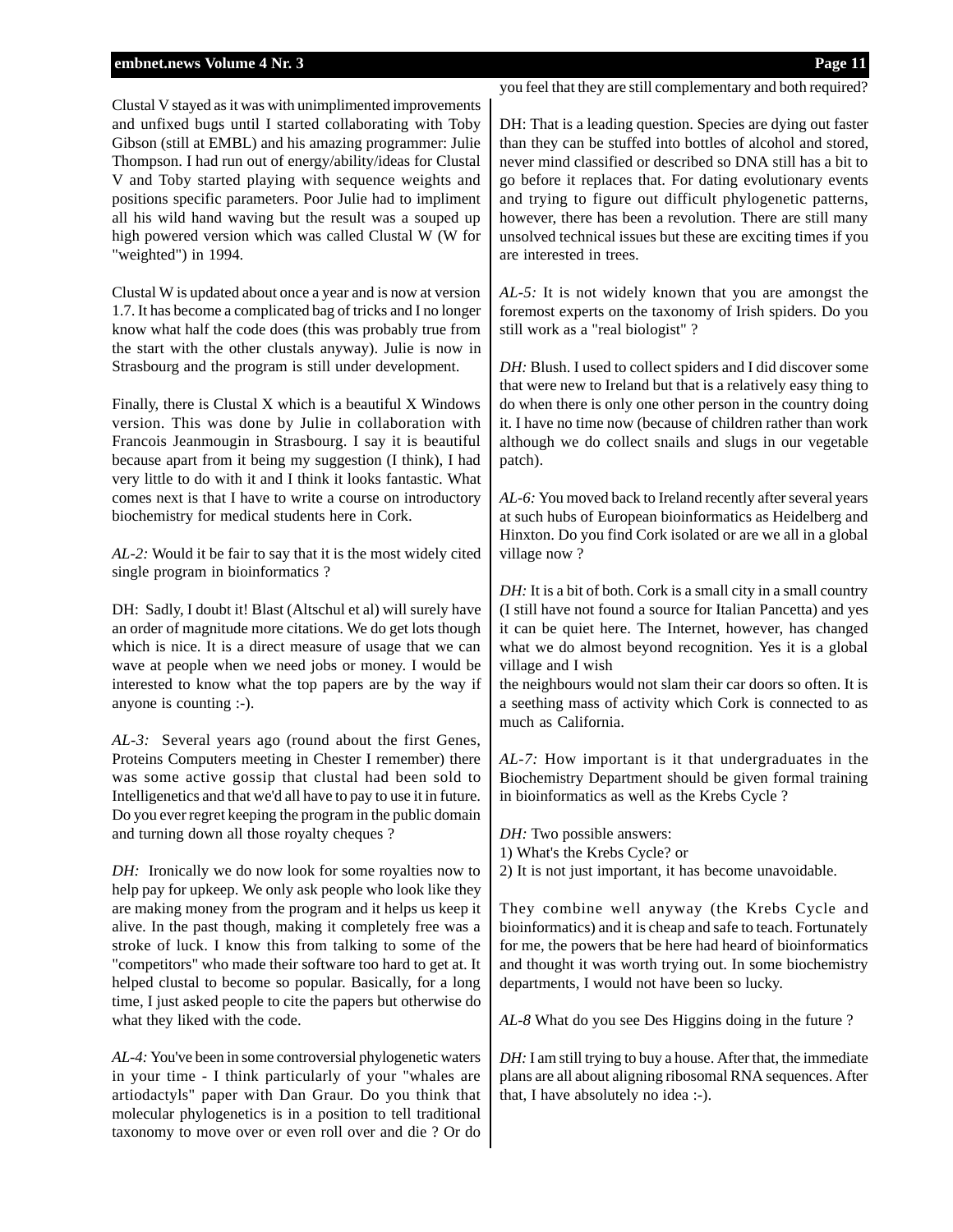### **Book Review:**

### *Molecular Evolution*

Wen-Hsiung Li publ. Sinauer Assocs 1997. ISBN- 0-87893-463-4 Hbk 32.95GBP. No softcover alternative.

### *Reviewed by Andrew Lloyd, EMBnet Ireland.*

It is now more than five years since Li and Graur gave us "Fundamentals of Molecular Evolution". Li's latest book might be called "Molecular Evolution for Grown-Ups". It is altogether a weightier tome and pulls few punches about the mathematics and molecular biology that are necessary to deal with the subject properly. If, after two consecutive

 $S'$  's, your eyes glaze over and hunt wildly for the next block of prose, don't worry: there is enough of the latter to make it a perfectly readable book. The tables and illustrations are generally relevant and helpful. There is no glossary, but the index is good enough so that if you go to the first page referenced you should find the term both defined and in bold. On the other hand, authors are not generally indexed, but can be tracked down fairly quickly through sensible use of the subject index. As befits a book aimed at American graduate students the first few chapters end with a few problems, the answers to which are given at the end of the book.

So much for the structure; is the material any good ? Those who are familiar with Li and Graur 1991 will not be disappointed with it. It is obviously a bit biased: towards the works of Li and his co-workers for example. But as Li has made substantive contributions to the field this does not particularly obtrude. Being a single author work gives it a much desired cohesion and drive, compared to compilation volumes. Li claims to have been choosy rather than comprehensive but covers most of the topics that you would expect to find.

The chapter on molecular phylogeny could have been a little more prescriptive than a review of the literature. I was surprised, for example, to see Lake's invariants given the same billing as much more widely used and accepted methods as parsimony, neighbor-joining and maximum likelihood. The discussion of introns (early/late) could have had a bit more background than a referral to Genes V but is otherwise fair. There are excellent chapters on horizontal transfer and the evolution of genomes. However, the final chapter where Li deals with the selectionist- neutralist controversy requires more fleshing out to convince the other side. Earlier, Li unfortunately takes the selectionist

explanation of mammalian isochores at its own estimation by accepting the concept of warm and cold blooded vertebrates. Let one of those selectionists take the rectal temperature of a lizard basking in the sun and see who's warm blooded. In other words, theoretical biologists sometimes seem to treat the living world as an array of cardboard tokens with a tiny number of attributes which require explanation. Thus, Li stoutly maintains (three times) that there was only one relevant environmental change in the evolution of colour vision in primates because he seems satisfied that "apples are red, leaves are green and some primates eat fruit" is a sufficient explanation. But, in fairness, one of Li's central chapters giving some real world case histories is as good an exposition of the value of molecular evolution studies as you're likely to find in one place.

I think that the shorter, cheaper and more accessible Li and Graur will still sell copies but that the present book is better value. Indeed it is a valuable contribution to the education of the next generation of evolutionary biologists.

Andrew Lloyd, Dublin September 1997

### **Node Focus: University College London joins EMBnet**

### *T.K.Attwood*

### *Department of Biochemistry and Molecular Biology, University College London, London WC1E 6BT, UK*

In September, at the EMBnet Annual General Meeting in Bari, the Biomolecular Structure and Modelling (BSM) unit at University College London (UCL) was accepted as one of the new Specialist EMBnet Nodes. The UCL node provides access to a range of in-house databases and analysis tools via the DbBrowser bioinformatics Web server at:

http://www.biochem.ucl.ac.uk/bsm/dbbrowser/embnet.html

The BSM unit is a biocomputing centre with expertise in two central areas of bioinformatics, specifically in protein sequence and structure analysis. The unit currently hosts groups responsible for the curation of the PRINTS protein motif fingerprint database; the CATH protein structure classification resource; the PDBsum database (which provides summaries and structural analyses of PDB data files); the Enzyme Structure Database (which links the E.C. numbers to the structural data in the PDB); and the KabatMan antibody database.

In addition to the databases, the unit makes a variety of analysis tools available from its anonymous ftp site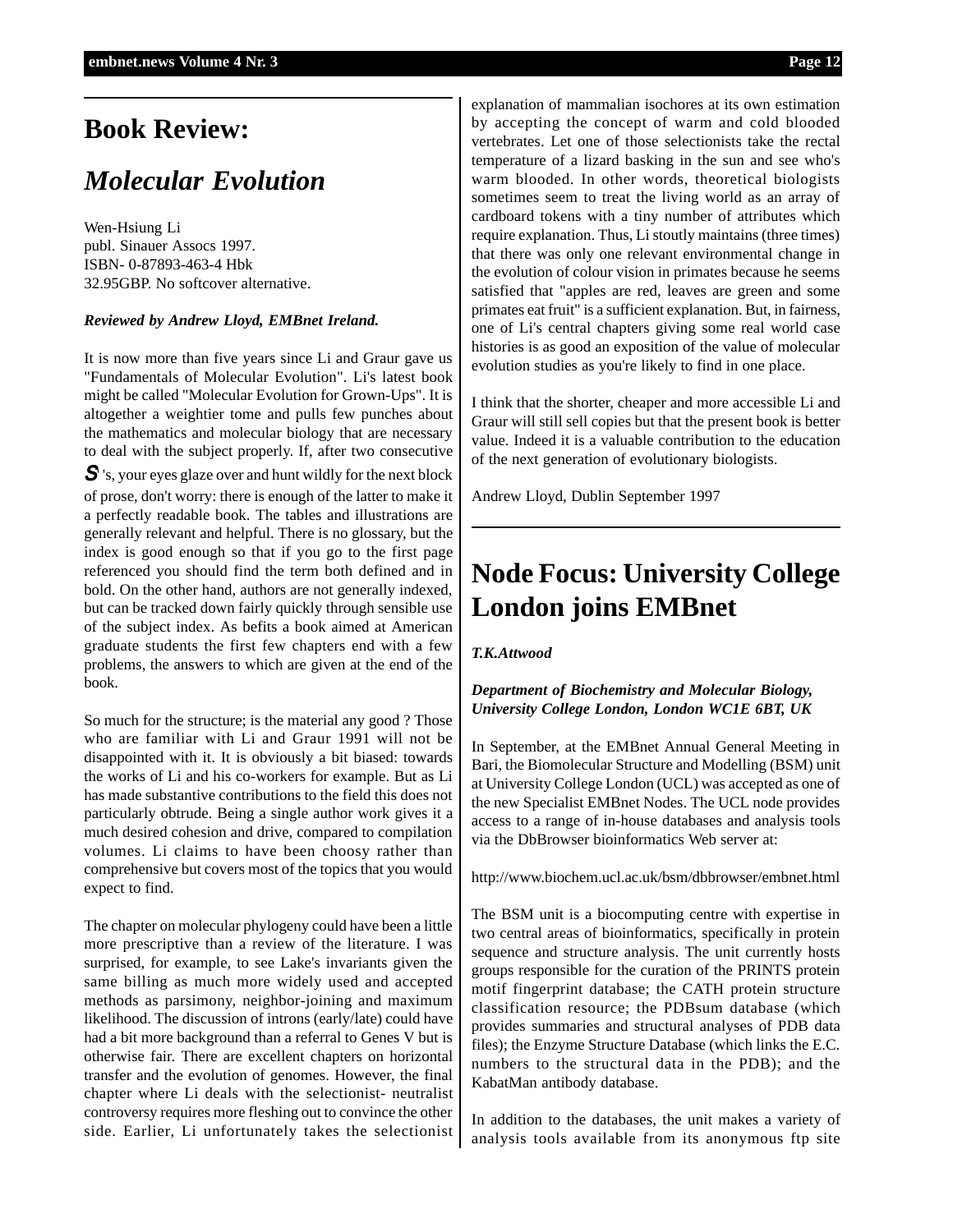(ftp.biochem.ucl.ac.uk in /pub): these include LIGPLOT, a program to plot schematic diagrams of protein-ligand interactions; BPLUS, which calculates hydrogen- and nonbonded interactions; PROMOTIF, which analyses protein structural motifs; and PROCHECK, a suite of programs to check stereochemical quality of protein structures.

Other programs are available for use directly via the Web, including the fingerPRINTScan suite for searching the PRINTS database (either with individual query sequences or with complete genomes); the CINEMA Colour INteractive Editor for Multiple Alignments, which allows interactive manipulation of existing protein sequence alignments on the Internet and/or custom creation of alignments locally; the GPCR pattern-recognition resource, for rapid diagnosis of G-protein-coupled receptor sequences; the SAS package, for annotating protein sequence alignments with structural information; and many others.

DbBrowser also hosts the BioActivity interactive bioinformatics Web practical. This provides an interface both to our own in-house protein sequence and structure analysis facilities and to resources worldwide. BioActivity is a selfcontained tutorial that leads the user step-by-step from unknown fragments of DNA, through translation and reading frame identification, to searches of the primary sequence and secondary `pattern' databases, and on to queries of the protein structure classification resources.

The practical offers an alternative approach to the use of commercial packages such as GCG, and provides a good basis for student and staff training. We have run a number of introductory bioinformatics courses, with BioActivity providing the core, at UCL and Birkbeck College; our hope is to run similar courses for EMBnet. UCL's computing system includes around 40 Silicon Graphics workstations (from personal Iris through to Octane), 3 four-processor Origin 200 servers and a 4 processor challenge L server. Of these, one R10K O2 is designated as "external services server" handling anonymous ftp and web requests, and one of the Origin 200 machines accepts requests for offline processing of more complex web queries, as well as being used to generate and maintain the databases created within the unit.

#### Node manager:

Terri Attwood - E-mail: attwood@biochemistry.ucl.ac.uk Tel: +44 171 419 3879 Fax: +44 171 380 7193

#### Sysadmin:

Martin Jones - E-mail: mlj@biochemistry.ucl.ac.uk Tel: +44 171 419 3896

Protein sequence enquiries:

Julian Selley - E-mail: selley@biochemistry.ucl.ac.uk Tel: +44 171 419 3896

Protein structure enquiries: Sue Jones - E-mail: sue@biochemistry.ucl.ac.uk Tel: +44 171 419 3890

The UCL node is not making accounts available - this is the province of our National Node, SEQNET. Nevertheless, we will provide databases, related services and network tools, and hopefully training. Positioned within a unit that integrates protein sequence and structure groups, we can also offer expert advice on sequence and structure analysis. The main contact people are set out above. Please call us if you have any problems, or if we can be of help in any way.

### **The Informant**

Back in the good old days when there was quality control on Bionet and Reinhard Doelz was at the helm of bionet.software.www there used to be a regular input of WWW sites that dealt with molecular biology. Nowadays where do you go to to find interesting sites. The classic lists can be found at Bio-wURLd at EBI and the WWW VL Biosciences Index at Harvard run by Keith Robison.

However a valuable new service can be found from the Informant. It is very simple to use.

Option 1

The first thing you do once you have registered is to fill in General Preferences, which is basically just your Email address and how often you want information sent to you.

| Your full e-mail address :  |  |
|-----------------------------|--|
| harperBebi.ac.uk            |  |
|                             |  |
|                             |  |
| Example : myname@myhost.com |  |

### Option 2

The second form you have to fill in is Keyword Preferences. You are allowed to make three different queries and select from a variety of search engines like Alta Vista, Excite, InfoSeek and Lycos.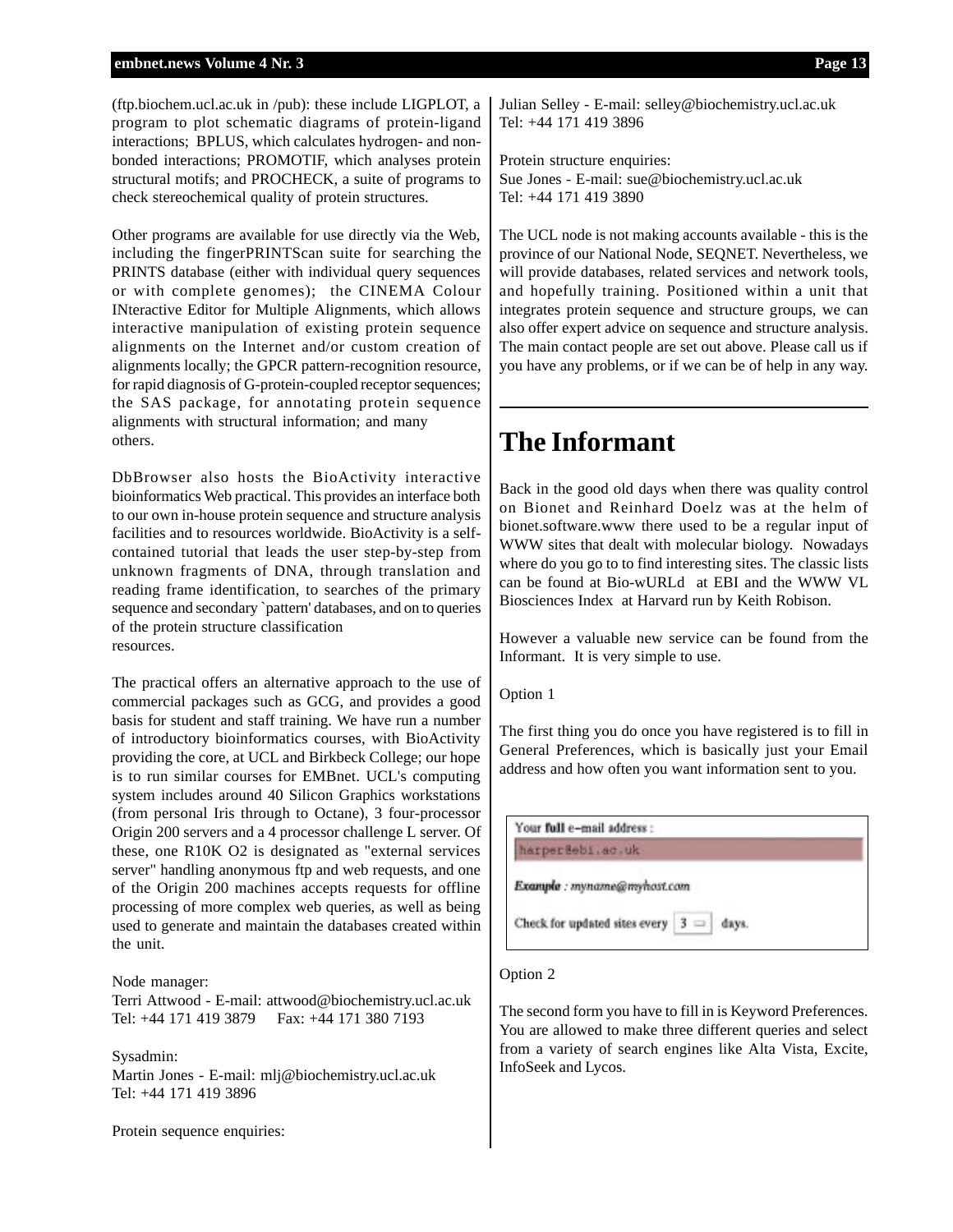

### Option 3

The third option is to keep a check on sites that you would like to monitor to see if they are updated.

Then all you need to do is sit back and wait for the results. You will be informed by Email once your keywords have been processed. and when you go to the Informant site you can get a general summary of the results of your search neatly laid out in a table.

By clicking on the Query1 button you can then obtain the complete results of your search. See next column for such a result.

That's it. If you would like to take Informant for a spin then just click on the icon



|                           |                    | Your personal search agent<br><b>The Informant</b><br>an the interiori                                                                                                                                              |
|---------------------------|--------------------|---------------------------------------------------------------------------------------------------------------------------------------------------------------------------------------------------------------------|
|                           | Results - Query 1  |                                                                                                                                                                                                                     |
| <b>Charry</b><br>Summers: |                    | Query text: wonlyteathouse/sellon<br>Search eagles   Last search date<br><b>Owers legie</b><br>Ata/Arts Thursday, December 11, 1997<br>of the prima to much the<br>Do you need on explanation of the results table? |
|                           | <b>Hank Stotes</b> | Site                                                                                                                                                                                                                |
| 2/10                      |                    | Department of Health Organisation, Policy and Economics<br>http://www.-boor.uninias.al/                                                                                                                             |
| 4/10                      |                    | The World Health Organisation (WHO).<br>http://www.faw.uni-alm.de/deutsch/Literatur/Radermacher/who.html                                                                                                            |
| 6/10                      |                    | Frimary Care Doctors' Organisation Malaxiia - Health Departments<br>http://www2.juring.ms/polons/idept.htm                                                                                                          |
| 7/10                      |                    | FIP = World Health Organisation = Pharmaceutical Newsletters<br>http://www.pharmwch.ntt/pwmirror/pw9/fipibharmwch927.html                                                                                           |
| 38/10                     |                    | Library Catalog: Chlordane (World Health Organisation)<br>http://www.labor.net.no/know/kbcat/0002420.html                                                                                                           |
| 5/10                      | $\sim$             | World Health Occasination - Organization Mondiale de la Santé<br>http://www.agencevirtaelle.ch/OMSJ                                                                                                                 |
| 9:10                      | $-11$              | World Health Organization - Organization Mundiale de la Sasté<br>http://www.agencevirtaelle.ch/OMS.tex.kc/rim-                                                                                                      |
| 1/10                      | obl                | What is a Health Maistenance Organisation?<br>http://www.africsonline.co.kg/AfricaOnline/tiarr/hnso.html                                                                                                            |
| 3/10                      | ökl                | World Health Organisation, India.<br>http://dxft.internit.net/8888a/63dWorld%20Heslth%20Organisation.%20c%3d1N                                                                                                      |
| 8/10                      |                    | Mental health - InfOsite (Organisation)<br>http://www.dragonfere.net/~Infosite/mentallyth-org.html                                                                                                                  |

### **Node News**

### **Spain**

### *Staff*

The Spanish node, EMBnet/CNB has expanded their human resources with the addition of a new person to the team: Sonia de Diego is a young Computer Scientist graduated in the University Autonoma of Madrid, who has joined the Service as a Systems Manager.

### *Bioinformatic Services*

During this year, we have expanded our computing systems and services, increasing our storage capacity. Recently we have ordered an upgrade of our main server, a PowerChallenge computer from six (6) to ten (10) R10000 CPUs, plus 256 MB additional main memory, raising it to 1GB total memory. In this time, we have been able to add a panoply of new software tools and services, including tools for DNA fingerprint analysis, evolution, sequence analysis and molecular structure analysis, as well as new documents and manuals. All the new tools and services are described on our web server (http://www.es.embnet.org/Services/).

### *New Network services*

Users can use a new dial-up service, providing six 33.6K modems and PPP access to our network. We expect to increase the number to 8 and then 16 phone lines in the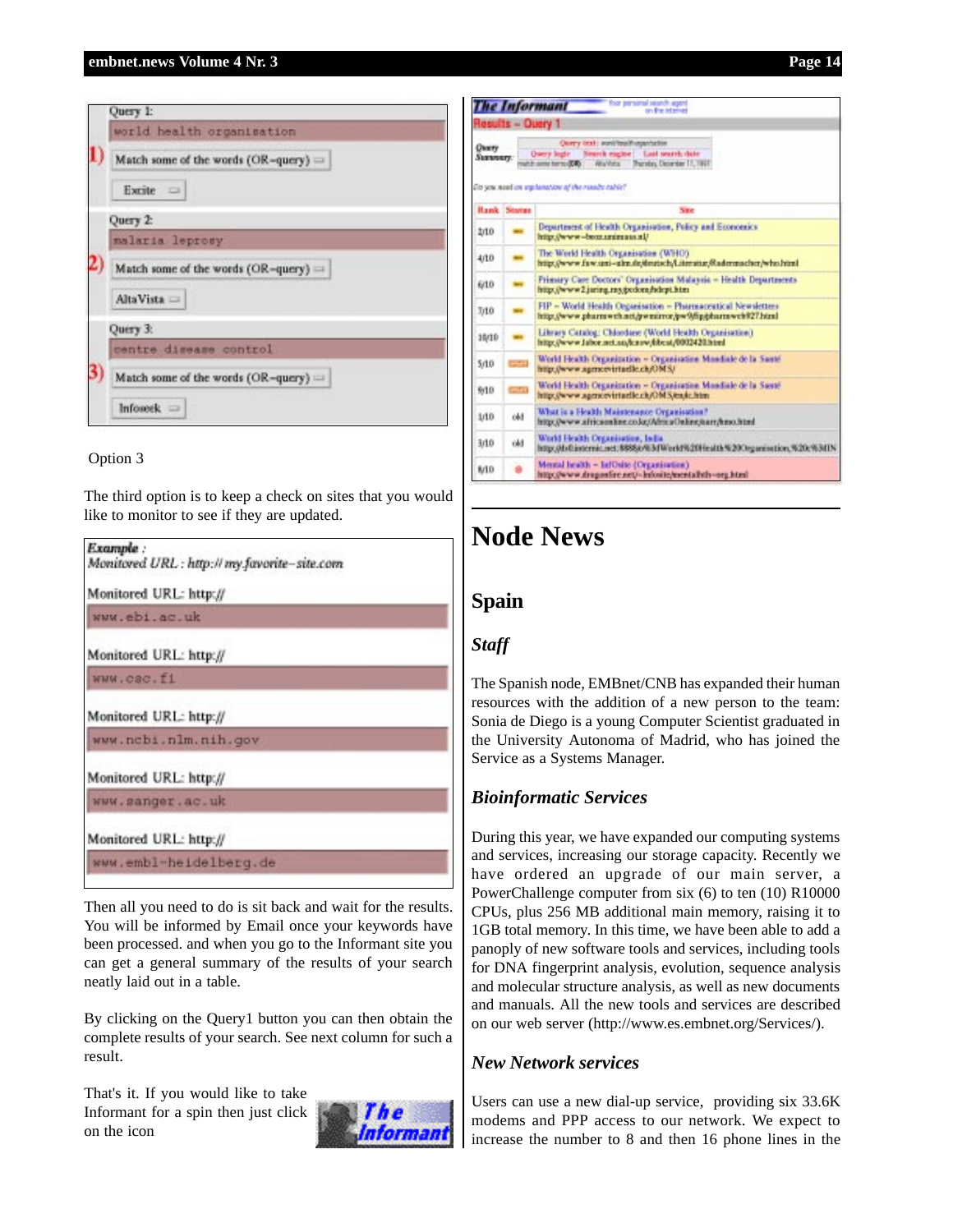next few months. We have installed three stratum 3 XNTP time servers integrated in the NTP project of RedIRIS, the Spanish Academic Network. Next we are adding cryptographic authentication to certify the time served. The FTP server is now also included in the archie indexing infrastructure, identified as ftp.cnb.uam.es -an alias of ftp.es.embnet.org- to facilitate localization of its contents. We now have Kerberos v4 and v5 servers for user authentication, and we are using them to increase security in our network. We have a Certification Authority able to issue SSL certificates which will allow us to certify our web servers and issue personal certificates for EMBnet/CNB users. This CA is going to be an integral part of the upcoming Certification Hierarchy of RedIRIS, the Spanish Academic Network.

### **GeneBee - Russian EMBnet Node**

This year activity of the Russian Node team was directed to three main fields.

1). Free service of domestic and international users by the own sequence analysis programs through the Web and email. We are also improving and developing this set of programs.

2). Establishment of the GCG package service for the Russian community. The package has been purchased and now it is in the process of installation.

3). The development of the object-oriented biocomputing server based on a relational database (to store databanks). We plan that for experienced users, this system will be accessible via a special client to make possible the inclusion of user-defined computational classes, and it will have a CORBA interface too.

The most popular program of our present service is MULTIPLE SEQUENCE ALIGNMENT program. Recently it has been improved and is considered to be one of the best at this field. This software will be the subject of a BITS piece in the forthcoming embnet.news issue.

### **ICGEB Italy**

We have just completed the EMBnet course: http://www.icgeb.trieste.it/net/courses/bioinfo97.html

Shortly before we moved from GCG version 8 to GCG 9; now we are waiting for the EGCG suite v. 9. We also added some html documentation on our WEB (for clustal and phylip programmes).

On the hardware front, we have installed a new backup

system. We had problems with our UPS because of a thunderstorm, and it is still under repair. Now we are waiting for the next lightning.

ICGEB bioinformatics courses 1998: http://www.icgeb.trieste.it/net/netcourse.html

Structure of Biological Macromolecules March 16-27, 1998 http://www.icgeb.trieste.it/net/courses/miramare.html

Structural Biology and Functional Genomics , May 4-8, 1998 http://www.icgeb.trieste.it/net/courses/nato.html

"Bioinformatics: Computer Methods in Molecular Biology", July 3-10, 1998 http://www.icgeb.trieste.it/net/courses/ bioinfo98.html

### **China**

Node Manager Jingchu LUO. Email: luojc@lsc.pku.edu.cn,

WWW Site: http://www.cbi.pku.edu.cn/

It has been a year since the National Laboratory of Protein Engineering and Plant Genetic Engineering at Peking University was accepted as a national node of EMBNet in November 1996. We started our web server early this year with the EMBL and SwissProt Databases installed under SRS. The hardware was a SUN 1000e with 8GB of disc space. It was upgraded to an SGI Origin 200 in September. A better service has been provided since then by this two CPU (R10000) machine. Disc space was expanded to 31GB in November.

Mirrors of UNIDO Biosafety regulation, EMBNet Biocomputing Tutorial, GBF Transfac database, UK MRC HGMP Genome Information and the EMBNet newsletter have been installed. Databases of protein loop classification and protein domain assignment developed collaboratively with colleagues at Imperial Cancer Research Fund were also set up at our site. In addition to the sequence and sequence related databases some protein structure, genome, mapping, mutation and other useful databases have also been put onto the server. All these databases are also available via SRS.

A mirror of our web server has been set up at three local institutions where a full network connection is under construction. This service interests more and more potential users. A 9GB disk was purchased to server as a "mother disk". The essential databases were downloaded together with SRS and an apache httpd server. Copies of this disc are easy to install on the local systems at other sites.

An introduction to bioinformatics, EMBnet and CBI was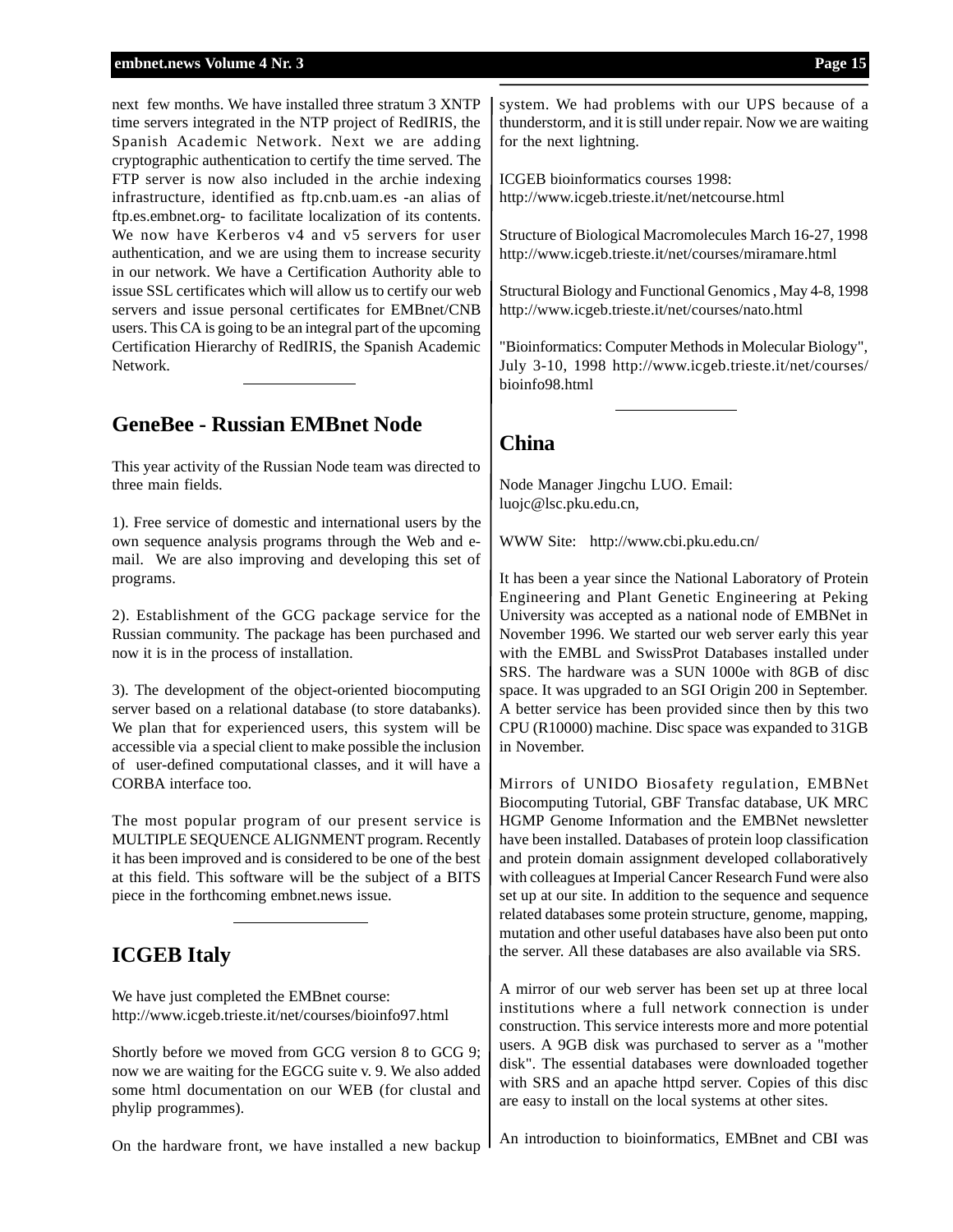given in the annual meeting of the national High-tech programme of biology; this is a symposium of industrial genome work and bioinformatics, the first symposium of young Chinese geneticists. Talks and demos about the service we are providing were given to lots of users.

The development of a new algorithm for database mining has just started collaboratively with mathematicians of our university. Projects for protein and peptide structure determination by NMR, protein and peptide design and prediction plus DNA and protein sequences analysis are being carried on in our lab.

An EMBnet advanced course is planned for next April. A WhatIf workshop is to be held next June along with Gert Vriend.

### **CAOS/CAMM Center**

The CAOS/CAMM Center recently acquired a new Bioccelerator model XL/G, containing 24 processors, and 512 Mb RAM. This machine will take over most database searching tasks, that still run on the Center's main server, a 10-processor SGI Challenge. Currently only hosting the ever-so-popular FASTA suite, in time the XL/G will also be able to run the BLAST programs and Smith & Waterman searches (e.g. profile- and framesearching). The latter type of database applications is performed by the "old" Bioccelerator, which will continue to be used for this task in the future.

#### *ASCII interface for SRS 5.0.5*

The ASCII interface to SRS ( Schaftenaar, 1996) has been adapted in such a way that it now can be used with SRS 5 (release 5.0.5). Only the "getz" calls have been changed, so the internal (using the SRS API calls) and the Hassle versions can no longer be used. The Xwindows version is currently unavailable, but will most probably be finalised after the introduction of SRS 5.1.

This version is has only been tested on SGI's Irix 5.3 and 6.2, using SRS version 5.0.5. It will probably run on any other UNIX OS that is capable of running the previous ASCII interface. Unless the "getz" flags do change dramatically in SRS v5.1, it will also work with the new release.

The ASCII interface of SRS 4 was written by Gijs Schaftenaar. The current port to SRS 5 were made by Koen Cuelenaere. If you would like to install a copy of the new version, please contact post@caos.kun.nl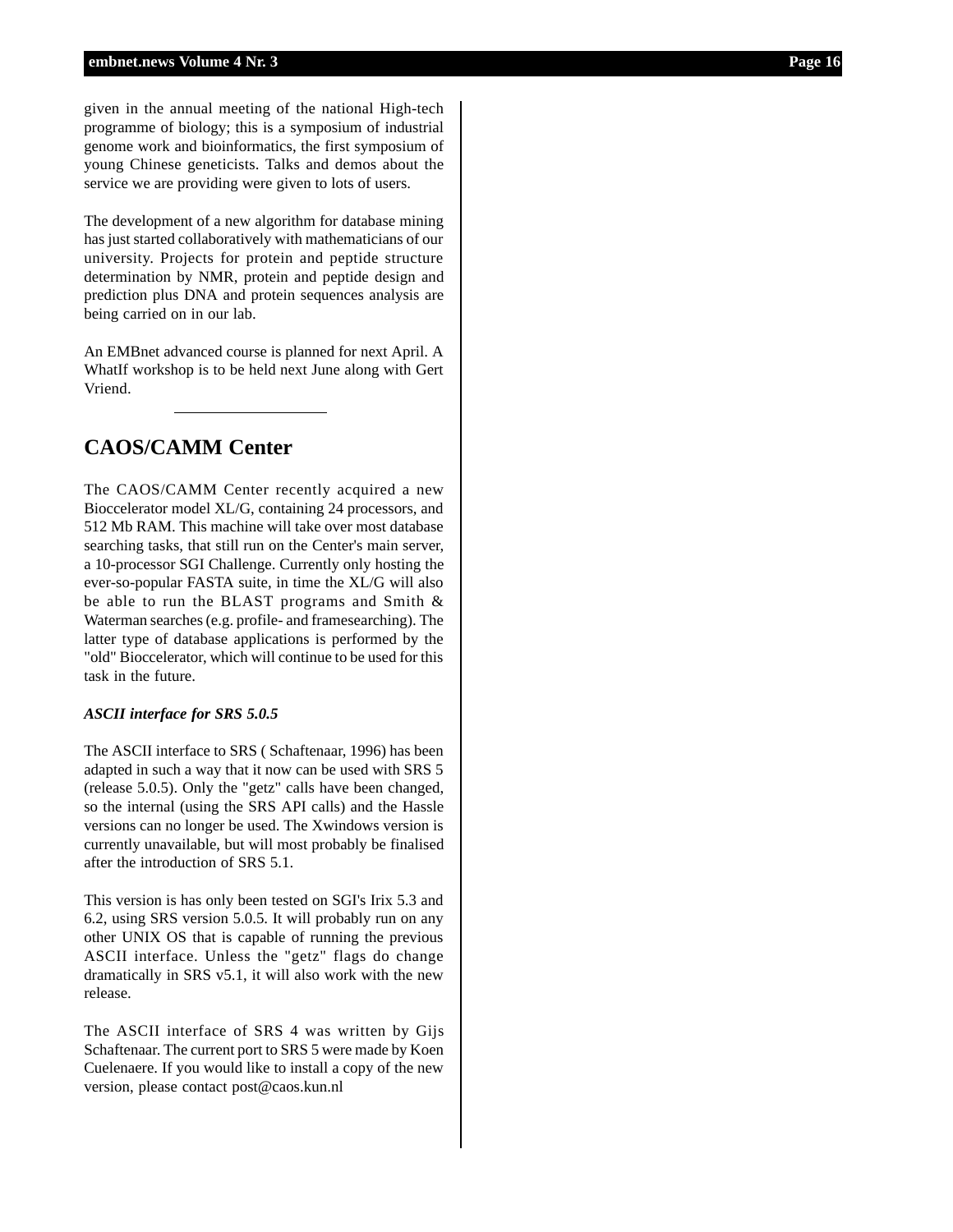### **The EMBnet Nodes**

#### National nodes:

- [AT] EMBnet martin.grabner@cc.univie.ac.at BioComputing Centre, Vienna, Austria
- [BE] BEN rherzog@ulb.ac.be Universite Libre de Bruxelles Sint Genesius Rode, Belgium
- [DK] BIOBASE hum@biobase.aau.dk BioBase Aarhus, Denmark
- [FI] CSC erja.heikkinen@csc.fi Centre for Scientific Computing Espoo, Finland
- [FR] Infobiogen dessen@infobiogen.fr Infobiogen Villejuif, France
- [DE] Genius m.ebeling@dkfz-heidelberg.de DKFZ Heidelberg, Germany
- [GR] IMBB savakis@nefeli.imbb.forth.gr Insitute of Molecular Biology Heraklion, Greece
- [HU] HEN embnet@hubi.abc.hu Agricultural Biotechnology Centre Godollo, Hungary
- [IE] INCBI atlloyd@tcd.ie Irish National Centre for Bioinformatics Dublin , Ireland
- [IL] INN lsestern@wiezmann.weizmann.ac.il Weizmann Institute of Science Rehovot, Israel
- [IT] CNR marcella@area.ba.cnr.it Consiglio Nationale delle Ricerche Bari, Italy
- [NL] CAOS/CAMM embnet@caos.camm.nl Caos/Camm Centre Nijmegen, Netherlands
- [NO] BiO linda.akselberg@bio.uio.no Biotechnology Centre of Oslo Oslo, Norway
- [PL] IBB piotr@ibbrain.ibb.waw.pl Institute of Biochemistry and Biophysics Warsawa, Poland
- [PT] PEN pfern@pen.gulbenkian.pt Instituto Gulbenkian de Ciencia Oeiras, Portugal
- [ES] CNB carazo@samba.cnb.uam.es Centro National de Biotecnologia Madrid, Spain
- [SE] EMBnet.se embnetadm@perrier.embnet.se Biomedical Centre Uppsala, Sweden
- [CH] ISREC Victor.Jongeneel@isrec.unil.ch ISREC Bioinformatics Group Epalinges, Switzerland
- [UK] SEQNET ajb@dl.ac.uk DRAL Daresbury Laboratory Daresbury, England

Special nodes:

- [DE] MIPS mewes@mips.embnet.org Max Planck Institut fur Biochemie Martinsried, Germany
- [IT] ICGEB,pongor@genes.icgeb.trieste.it International Centre for Genetic Engineering Trieste, Italy
- [CH] SwissProt bairoch@cmu.unige.ch Dept Medical Biochemistry Geneva, Switzerland
- [CH] Roche daniel.doran@roche.com Hoffman-LaRoche Basel, Switzerland
- [UK] EBI stoehr@ebi.ac.uk European Bioinformatics Institute Hinxton, England
- [UK] HGMP-RC mbishop@hgmp.mrc.ac.uk HGMP Resource Centre Hinxton, England
- [UK] Sanger pmr@sanger.ac.uk Sanger Centre Hinxton, England
- UK UCL attwood@bsm.bioc.ucl.ac.uk University College London, England

#### Associate nodes:

- [AU] ANGIS tim@angis.su.oz.au Australian National Genomic Information Service Sydney, Australia
- [SE] Upjohn mats@inddama.sto.se.pnu.com Pharmacia-Upjohn AB Stockholm, Sweden
- [CN] CCB luojc@lsc.pku.edu.cn Peking University Beijing, China
- [SU] Genebee libro@brodsky.genebee.msu.su Belozersky Institute of PhysicoChemical Biology Moscow, Russia
- [IN] CDFD India
- [ZA] SANBI info@techno.sanbi.ac.za South African National Bioinformatics Institute Bellville, South Africa
- [AR] IBBM Argentina
- [CB] CGEB Cuba